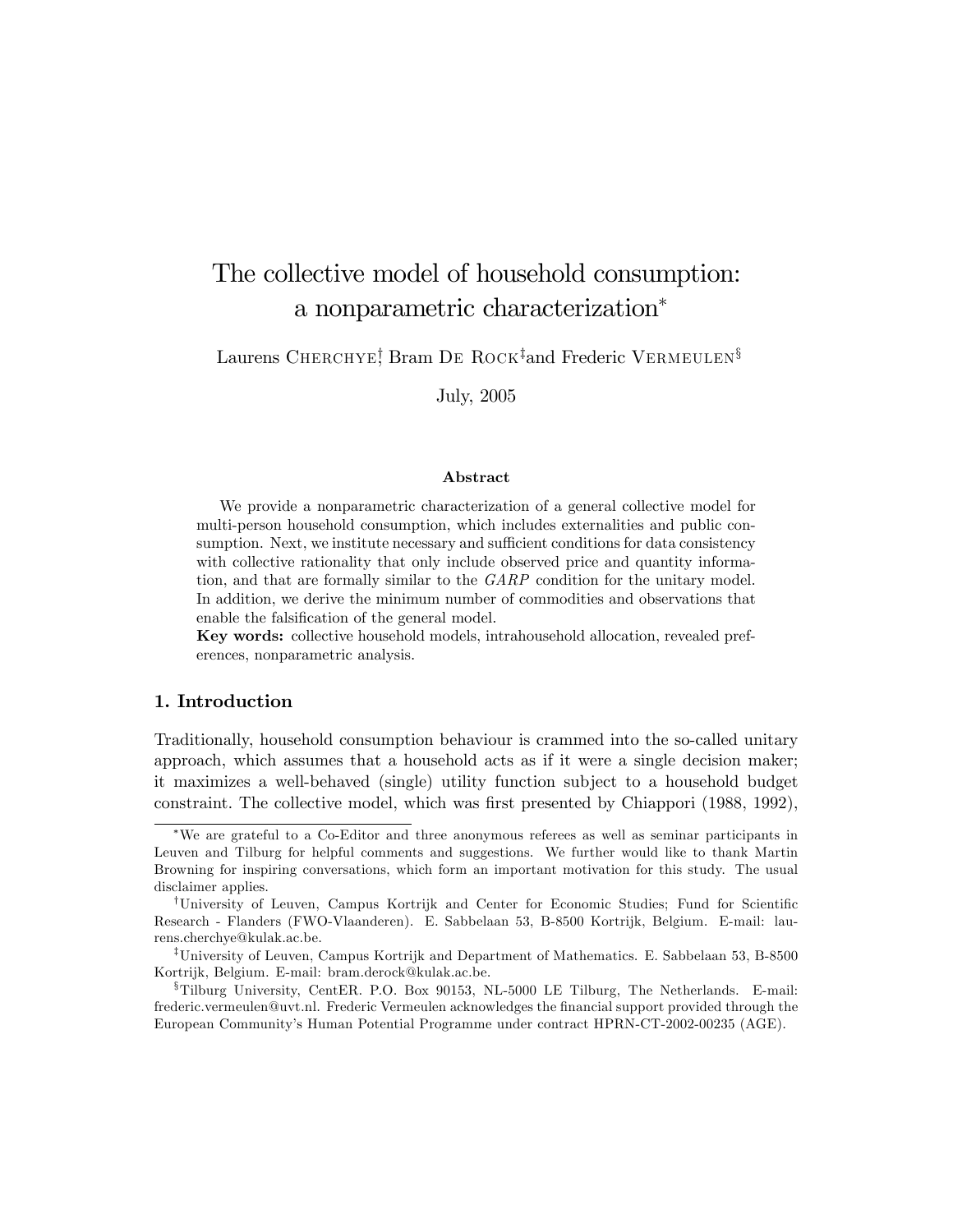differs from the unitary model in that it explicitly recognizes that the individual household members have own, possibly diverging, rational preferences. These individuals are assumed to engage into a bargaining process that results in a Pareto efficient intrahousehold allocation.

Browning and Chiappori (1998) have provided a general characterization of the collective model. They start from the 'minimalistic' assumptions that the empirical analyst cannot determine which commodities are privately and/or publicly consumed within the household, and that the quantities that are privately consumed by the different household members cannot be observed. In addition, they consider general individual preferences that allow for altruism and other externalities. Their core result for two-person households is that under collectively rational household behaviour the pseudo-Slutsky matrix can be written as the sum of a symmetric negative semi-definite matrix and a rank one matrix.

Browning and Chiappori focus on a so-called *parametric* setting, which requires some (non-verifiable) functional structure that is imposed on the household decision process (i.e., the household member preferences and the intrahousehold bargaining process). In this paper, we follow a nonparametric approach, which analyzes household behaviour without imposing any parametric structure on, e.g., preferences; see, among others, Afriat (1967) and Varian (1982). This nonparametric approach was first adapted to the collective model by Chiappori (1988), who restricted attention to a labour supply setting that involves a number of convenient simplifications for the empirical analyst (e.g., observability of individualsíleisure/labour supply and no public consumption).

We aim at generalizing Chiappori's work by providing a nonparametric characterization of the collective consumption model  $\dot{a}$  la Browning and Chiappori, which includes both public consumption and (in casu positive) externalities. In Section 2, we institute necessary and sufficient nonparametric conditions for data consistency with this general model. As we will discuss, these conditions imply *unobservable* (member-specific) quantity and price information. In Sections 3 and 4, we subsequently establish necessary and sufficient conditions that only require *observed* prices and aggregate household quantities. Interestingly, this implies nonparametric tests for collective rationality that are finite in nature and do not require finding a solution to a system of (possibly nonlinear) inequalities.<sup>1</sup> As a by-product, we derive the minimum number of commodities and observations that enable falsification of collective rationality. Section 5 contains some concluding remarks. The Appendix contains the proofs of our results.

<sup>&</sup>lt;sup>1</sup>We see at least two important differences between our approach and that of Snyder (2000), who addresses a similar research question for Chiapporiís (1988) original labour supply model. First, Snyder focuses on a more restricted model that includes egoistic agents and observable leisure. Second, we do not make use of semi-algebraic theory for quantifier elimination. A well-known limitation of these latter techniques is that they become computationally cumbersome for large data sets. For example, Snyder restricts to settings of only two observations, while we consider the general case of T observations.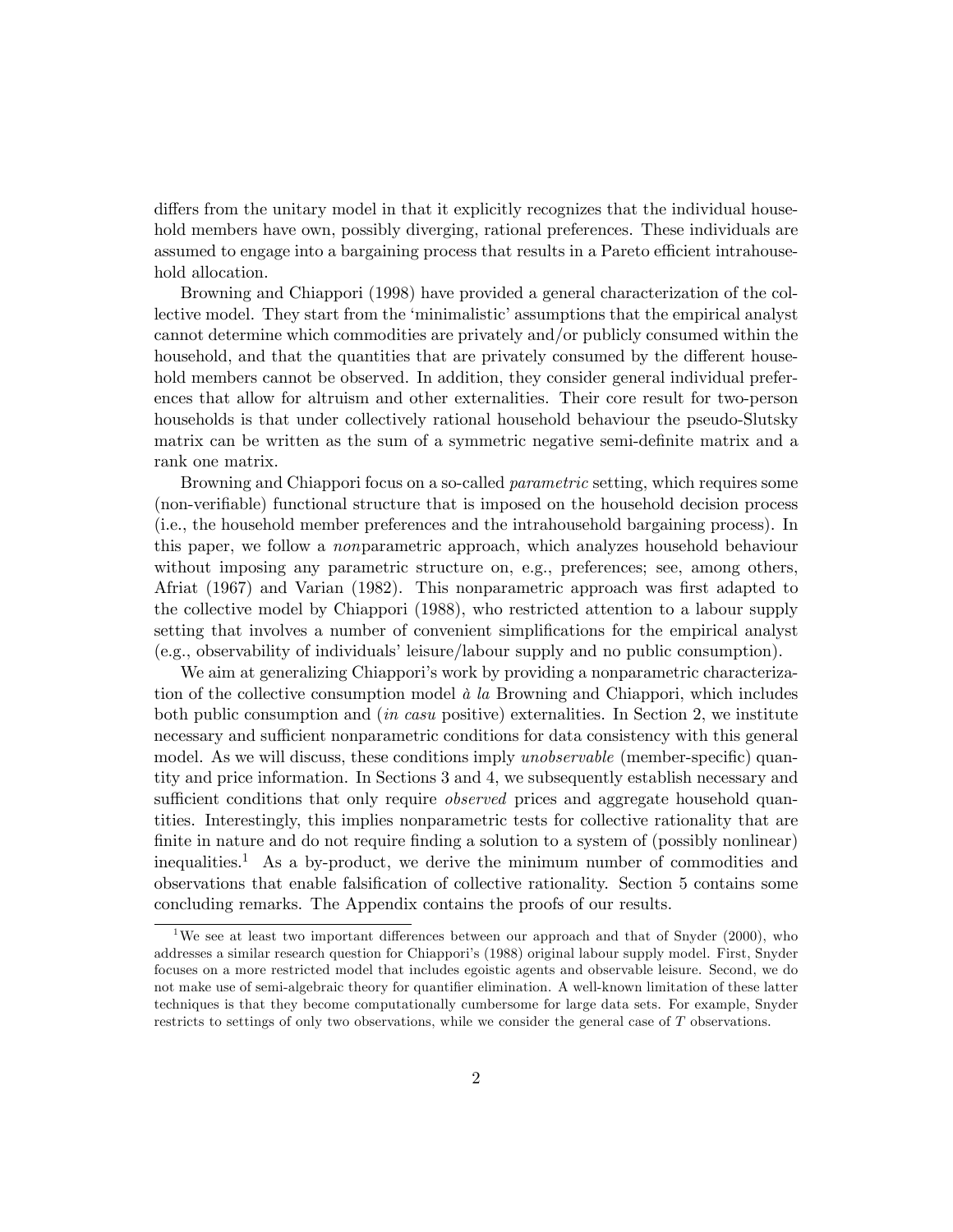## 2. A general characterization of collective rationality for two-person households

We consider a two-person  $(1 \text{ and } 2)$  household.<sup>2</sup> Each household purchases the (nonzero) *n*-vector of commodities  $q \in \mathbb{R}^n_+$  with corresponding prices  $p \in \mathbb{R}^n_{++}$ . These commodities can be consumed privately, publicly or both. Generally, we have  $q =$  $\mathbf{q}^1 + \mathbf{q}^2 + \mathbf{q}^H$  for  $\mathbf{q}$  the (observed) aggregate consumption,  $\mathbf{q}^1$  and  $\mathbf{q}^2$  the (unobserved) private consumption bundles of each household member, and  $\mathbf{q}^{H}$  the (unobserved) public consumption bundle.

Following Browning and Chiappori (1998), we consider general preferences for the household members that may depend not only on own consumption and public consumption, but also (positively) on the other individual's consumption bundle; this allows for altruism and/or externalities.<sup>3</sup> Formally, this means that the preferences of household member  $m (m = 1, 2)$  can be represented by a utility function of the form  $U^m(\mathbf{q}^1, \mathbf{q}^2, \mathbf{q}^H)$  that is monotonously increasing in its arguments  $\mathbf{q}^1, \mathbf{q}^2$  and  $\mathbf{q}^H$ .

Suppose that we have T household observations. For each observation  $j \in \{1, ..., T\}$ we use  $\mathbf{q}_i$  and  $\mathbf{p}_i$  to denote the observed quantity and price vector, respectively; and  $S = \{(\mathbf{q}_j; \mathbf{p}_j), j = 1, ..., T\}$  represents the set of all observations. Given this, we can generally define collective rationalization as (with  $\mathbf{0}^n$  the *n*-vector of zeroes):

**Definition 1.** A pair of utility functions  $U^1$  and  $U^2$  provides a collective rationalization (CR-2) of the observed set S, if there exist T combinations of two vectors  $\mathbf{q}_j^1$  and  $\mathbf{q}_j^2$ , both  $\in \mathbb{R}_+^n$ , and a scalar  $\mu_j \in \mathbb{R}_{++}$  such that  $(j \in \{1, ..., T\})$ :

(i) 
$$
\mathbf{0}^n \leq \mathbf{q}_j^m \leq \mathbf{q}_j, m = 1, 2
$$
 and  $\mathbf{0}^n \leq \mathbf{q}_j - \mathbf{q}_j^1 - \mathbf{q}_j^2$ ;  
\n(ii)  $U^1 \left( \mathbf{q}_j^1, \mathbf{q}_j^2, \mathbf{q}_j - \mathbf{q}_j^1 - \mathbf{q}_j^2 \right) + \mu_j U^2 \left( \mathbf{q}_j^1, \mathbf{q}_j^2, \mathbf{q}_j - \mathbf{q}_j^1 - \mathbf{q}_j^2 \right) \geq U^1 \left( \mathbf{z}^1, \mathbf{z}^2, \mathbf{z}^H \right) + \mu_j U^2 \left( \mathbf{z}^1, \mathbf{z}^2, \mathbf{z}^H \right)$   
\nfor all  $(\mathbf{z}^1, \mathbf{z}^2, \mathbf{z}^H) \in (\Re^n_+)^3$  with  $\mathbf{p}'_j (\mathbf{z}^1 + \mathbf{z}^2 + \mathbf{z}^H) \leq \mathbf{p}'_j \mathbf{q}_j$ .

In this definition, the  $\mu_j$ 's represent the 'bargaining power' of the different household members; see Browning and Chiappori (1998) for a detailed discussion. In this collective set-up, optimal consumption bundles maximize the weighted household utility function

<sup>&</sup>lt;sup>2</sup>Generalizations for *M*-person households are found in Cherchye *et alii* (2004).

<sup>3</sup>This setting generalizes Chiapporiís (1988) altruistic model in two ways: it does not assume the observability of any commodity; and it allows for public consumption. Admittedly, the assumption of positive externalities, which is not needed in a parametric setting (see Browning and Chiappori, 1998), may be restrictive in some instances. However, its restrictive nature should not be overestimated. Even though a negative externality may be associated with e.g. tobacco consumption, the non-smoker's positive valuation of the smoker's utility generated by smoking might well outweigh that negative externality. In addition, within-household mechanisms may be instituted that decrease or even eliminate the negative externalities; see, e.g., the widespread practice of smoking outside in households consisting of smokers as well as non-smokers.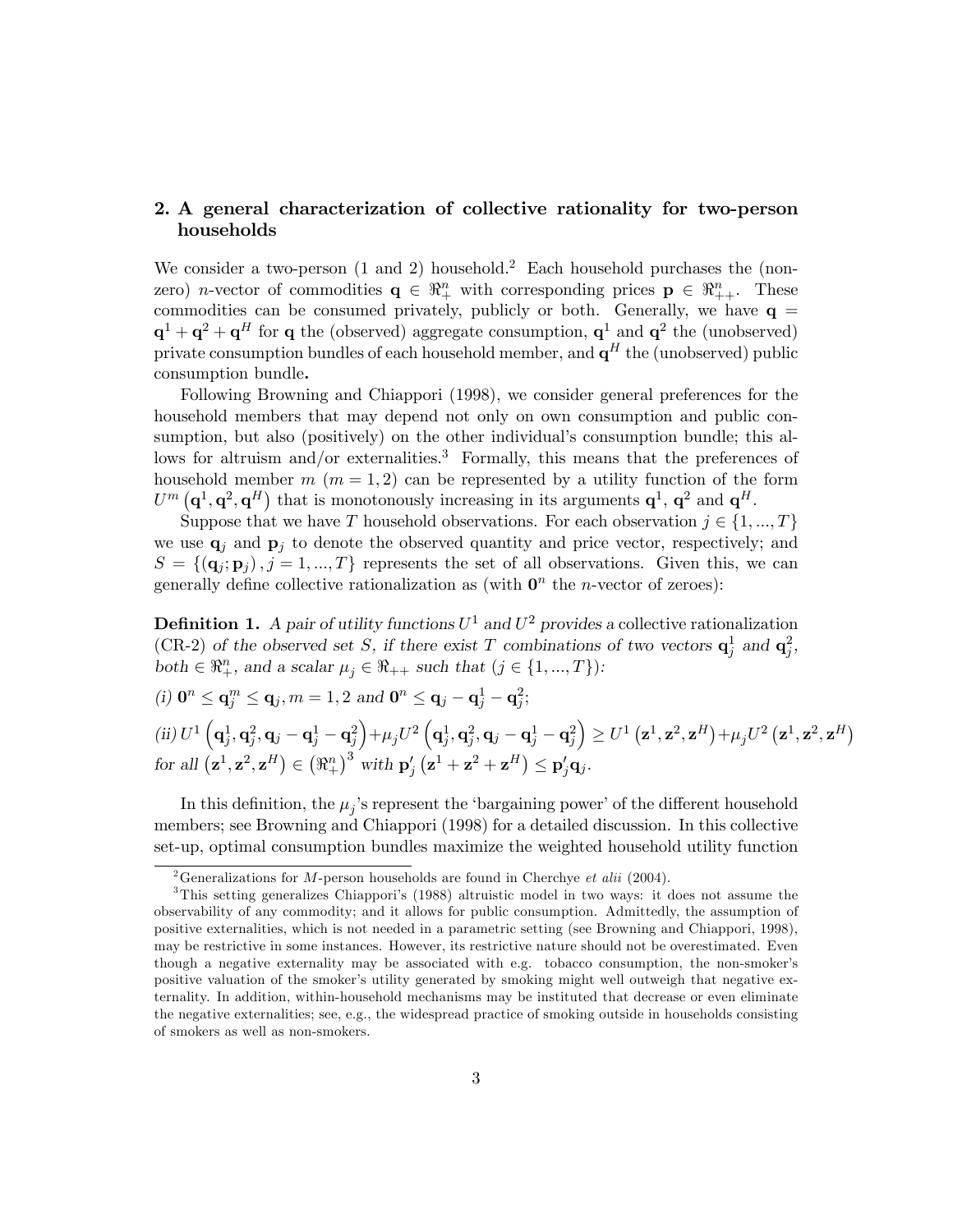given in part (ii) of the definition. This weighted function reflects the Pareto efficiency assumption regarding observed household consumption.

Before providing a nonparametric characterization of collective rationality, we recapture the Generalized Axiom of Revealed Preference (GARP).<sup>4</sup>

**Definition 2.** If  $p'_i q_i \geq p'_i q_j$  then  $q_i \in DRP_j$ , where  $DRP_j$  represents the directly revealed preferred set associated with the bundle  $q_j$ . Next, if  $q_i \in DRP_k$ ,  $q_k \in DRP_l$ ,  $..., \mathbf{q}_z \in DRP_j$  for some sequence of observations  $(k, l, ..., z)$  then  $\mathbf{q}_i \in RP_j$ , where  $RP_j$ represents the revealed preferred set associated with the bundle  $q_j$ .

**Definition 3.** A set of observations S satisfies the Generalized Axiom of Revealed Preference (GARP) if for all  $j \in \{1, ..., T\} : \mathbf{p}'_j \mathbf{q}_j \le \min_{\mathbf{q}_r \in RP_j}$  $\mathbf{p}_j'\mathbf{q}_r.$ 

The implicit idea is that observation  $j \in \{1, ..., T\}$  is (theoretically) utility maximizing under its budget constraint if and only if it is expenditure minimizing over its ëbetter than' set; in the (empirical)  $GARP$  condition this last set is approximated by the 'revealed preferred' set  $RP_i$ . Varian (1982; p.948) demonstrated that (price and quantity) data consistency with the GARP at the level of the household as a whole is necessary and sufficient for observed household behaviour to be consistent with the unitary model (i.e., for the existence of a (single) utility function that rationalizes the consumption observations). We will repeatedly refer to this result in our following discussion.

We can now establish the nonparametric conditions for a  $CR-2$  of a set S.

Proposition 1. There exists a pair of concave, monotonously increasing, continuous utility functions  $U^1$  and  $U^2$  that provide a CR-2 of the observed set S if and only if  $\forall j \in \{1, ..., T\}$  there exist vectors  $\mathbf{q}_j^1$ ,  $\mathbf{q}_j^2$ ,  $\boldsymbol{\pi}_j^1$ ,  $\boldsymbol{\pi}_j^2$ ,  $\boldsymbol{\pi}_j^H$   $\in \Re^n_+$  with  $\mathbf{0}^n \leq \mathbf{q}_j^m \leq \mathbf{q}_j$  $(m = 1, 2), \mathbf{0}^n \leq \mathbf{q}_j - \mathbf{q}_j^1 - \mathbf{q}_j^2, \mathbf{0}^n \leq \pi_j^k \leq \mathbf{p}_j \ (k = 1, 2, H), \text{ such that one of the }$ following equivalent conditions is met:

(i) the data  $(\hat{\mathbf{q}}_j; \pi_j)$  on the one hand and  $(\hat{\mathbf{q}}_j; \hat{\mathbf{p}}_j - \pi_j)$  on the other both satisfy the GARP conditions for

$$
\boldsymbol{\pi}_j=\left(\begin{array}{c}\boldsymbol{\pi}_j^1\\\boldsymbol{\pi}_j^2\\\boldsymbol{\pi}_j^H\end{array}\right),\ \widehat{\mathbf{p}}_j=\left(\begin{array}{c}\mathbf{p}_j\\\mathbf{p}_j\\mathbf{p}_j\end{array}\right)\ \text{and}\ \widehat{\mathbf{q}}_j=\left(\begin{array}{c}\mathbf{q}_j^1\\\mathbf{q}_j^2\\\mathbf{q}_j-\mathbf{q}_j^1-\mathbf{q}_j^2\end{array}\right);
$$

(ii) there exist numbers  $U_j^m$  and  $\lambda_j^m > 0$   $(m = 1, 2)$  such that  $\forall i, j \in \{1, ..., T\}$ :

$$
U_i^1 - U_j^1 \leq \lambda_j^1 (\pi_j)' (\widehat{\mathbf{q}}_i - \widehat{\mathbf{q}}_j) \text{ and } U_i^2 - U_j^2 \leq \lambda_j^2 (\widehat{\mathbf{p}}_j - \pi_j)' (\widehat{\mathbf{q}}_i - \widehat{\mathbf{q}}_j).
$$

<sup>&</sup>lt;sup>4</sup>In Definition 2, the sets  $RP_j$  incorporate the sets  $DRP_j$  and additionally include transitivity of the preferences. For brevity, we will indicate such a transitivity property as  $\mathbf{q}_i \in DRP_j \Rightarrow (\mathbf{q}_i \in RP_j \wedge \mathbf{q}_i)$  $RP_i \subseteq RP_j$ ) when we deal with individual household members' preferences.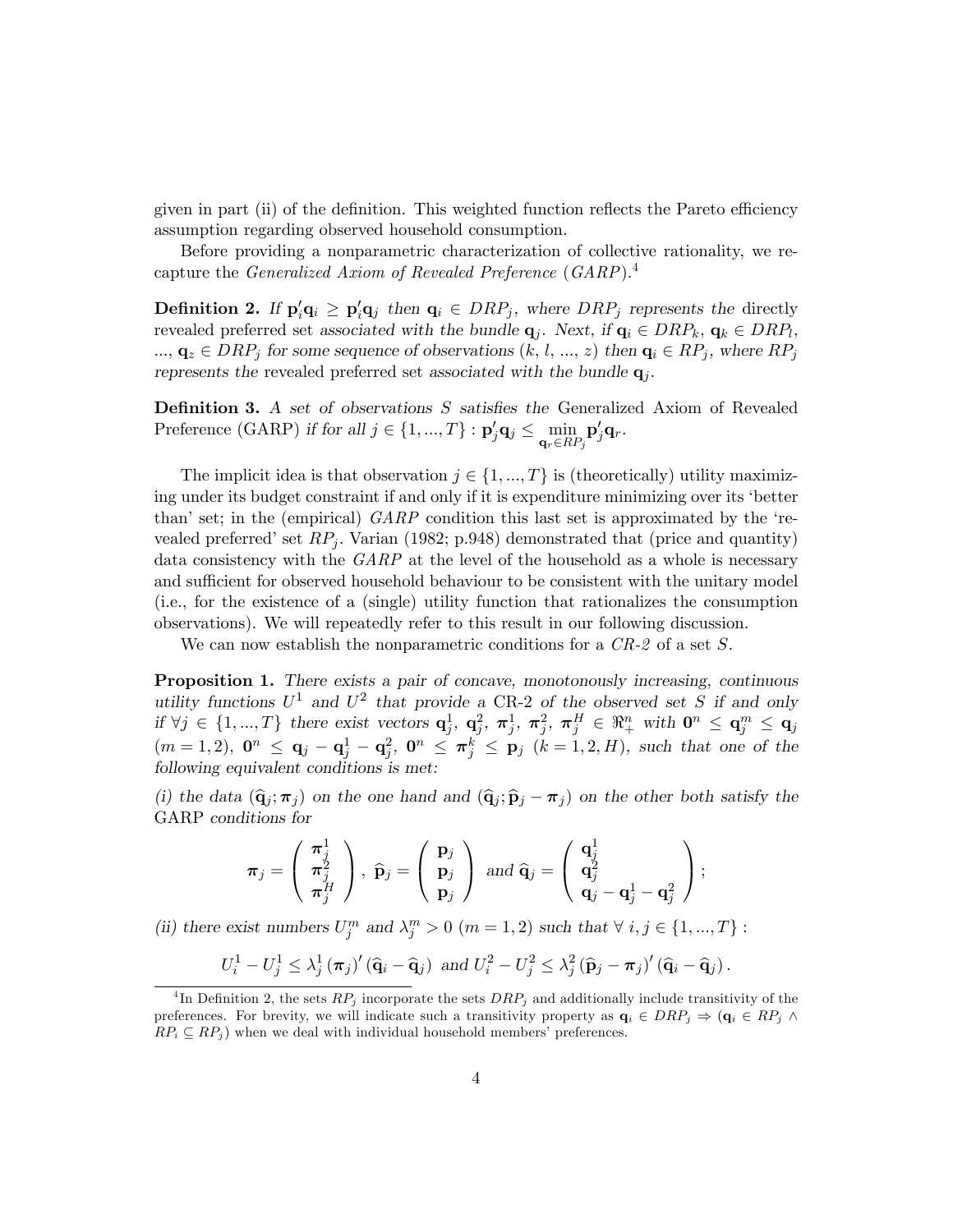Following Chiappori (1988), the different commodities may be interpreted as 'public goods', given that they all enter both individuals' utility functions. Accordingly, the personalized prices  $\boldsymbol{\pi}_{j}^{k}$  and  $(p_{j} - \boldsymbol{\pi}_{j}^{k})$  $(k = 1, 2, H)$  may be understood as 'Lindahl prices': they must add-up (over the household members) to the observed market prices in order to be consistent with Pareto efficiency. Thus, no qualitative distinction should be made between publicly and privately consumed commodities (where private consumption may be associated with externalities). Yet, there is a clear quantitative difference: household members may accord another marginal valuation to private consumption than to public consumption.

To conclude, it is interesting to compare the conditions in Proposition 1 to the standard rationality conditions in a unitary setting (see Definition 3). Just like in the latter setting, the nonparametric characterization requires certain aspects of household behaviour to obey the GARP conditions. Importantly, however, in the collective setting these GARP conditions apply to the price-quantity bundles of the *individual household* members. Contrary to the unitary case, these member-specific prices and quantities are usually unobserved. Therefore, it is only imposed that there should exist at least one intrahousehold allocation that satisfies the above conditions.

## 3. Observable necessity restrictions

Proposition 1 institutes nonlinear (necessary and sufficient) conditions for a  $CR-2$  of the data, which makes their implementation in general computationally infeasible. This section derives a finitely computable necessary condition for collective rationality, which no longer requires the construction of unobservable personalized prices and quantities. The next section presents the complementary sufficiency condition.

We start with defining member-specific revealed preferred sets in terms of the (unobservable) personalized prices and quantities.

**Definition 4.** Consider a specification of the personalized prices and quantities  $(\hat{\mathbf{q}}_j; \boldsymbol{\pi}_j)$ for all  $j \in \{1, ..., T\}$ . If  $\pi'_i \hat{\mathbf{q}}_i \ge \pi'_i \hat{\mathbf{q}}_j$  then  $\hat{\mathbf{q}}_i \in DRP_j^1$ , and if  $(\hat{\mathbf{p}}_i - \pi_i)' \hat{\mathbf{q}}_i \ge (\hat{\mathbf{p}}_i - \pi_i)' \hat{\mathbf{q}}_j$ then  $\hat{\mathbf{q}}_i \in DRP_j^2$ , where  $DRP_j^m$   $(m = 1, 2)$  represents the m-th member's directly revealed preferred set associated with the (decomposed) bundle  $\hat{\mathbf{q}}_j$ . Next, if  $\hat{\mathbf{q}}_i \in DRP_j^m$ then  $\hat{\mathbf{q}}_i \in RP_j^m$  and  $RP_j^m \subseteq RP_j^m$ , where  $RP_j^m$  represents the corresponding m-th member's revealed preferred set.

For a given observation j, the sets  $RP_j^m$  are the (collective) member-specific analogues of the (unitary) revealed preferred set  $RP_j$  in Definition 2. Of course, the specification of the sets  $DRP_j^m$  and  $RP_j^m$  will vary with the (unobserved) personalized pricequantity constellation. To conceive operational necessary and sufficient conditions, we construct inner bound approximations for the sets  $DRP_j^m$  (and, consequently,  $RP_j^m$ ),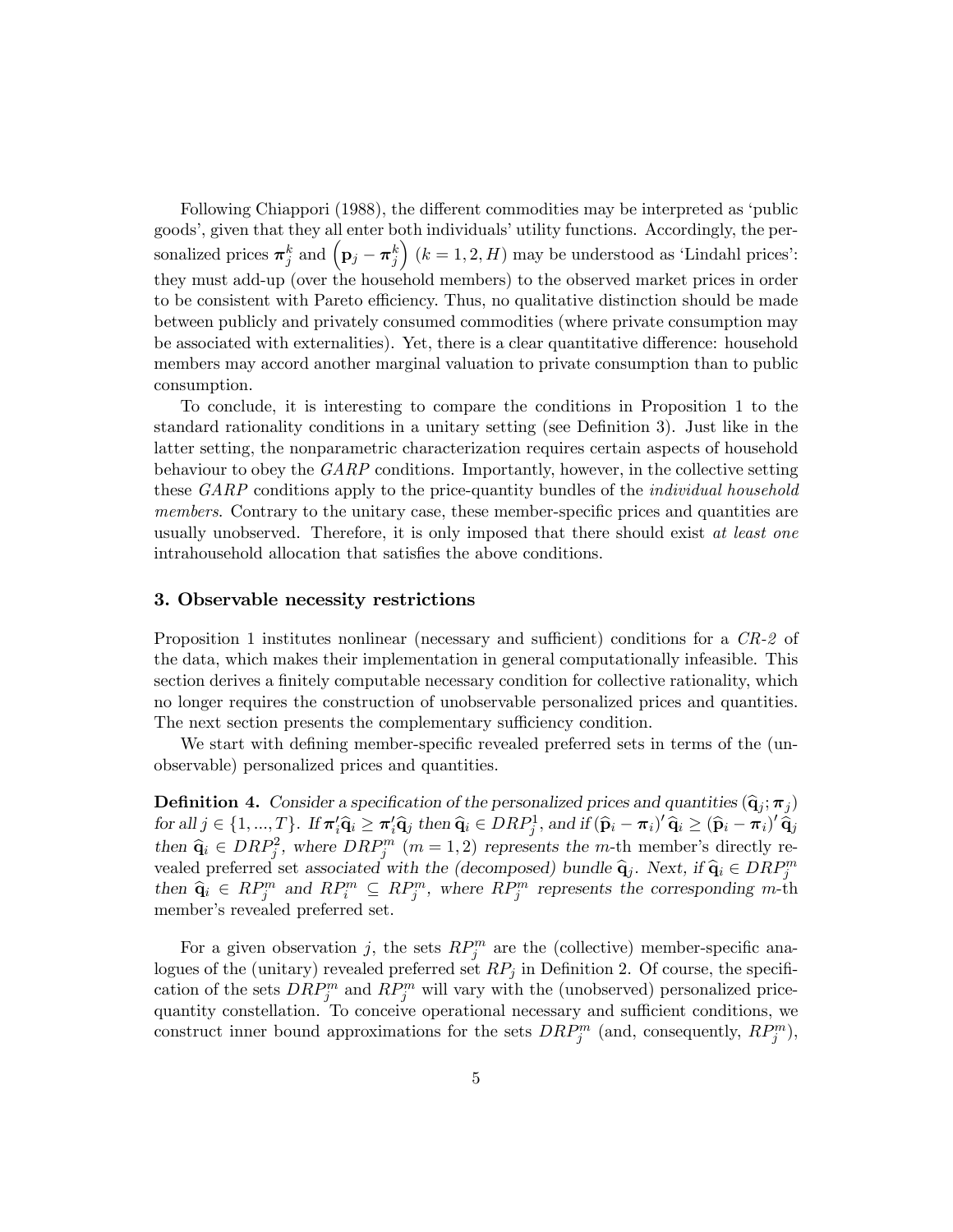hereby exploiting the limited available price-quantity information. We first define the general concept of *observable* directly revealed preferred sets.<sup>5</sup>

**Definition 5.** The sets  $\widehat{DRP}_j \subseteq \{q_1, ..., q_T\}, j \in \{1, ..., T\}$ , represent a collection of observable directly revealed preferred sets if, for all feasible specifications of the personalized quantities and prices  $(\hat{\mathbf{q}}_j; \boldsymbol{\pi}_j)$  with corresponding  $DRP_j^m$   $(m = 1, 2)$ , it is possible to construct  $\widehat{DRP}_j^m$  such that  $\bigcup_{m=1,2} \widehat{DRP}_j^m = \widehat{DRP}_j$  and  $\mathbf{q}_i \in \widehat{DRP}_j^m$  implies  $\widehat{\mathbf{q}}_i \in DRP_j^m$   $(i \in \{1, ..., T\})$ .

Thus, for any possible specification of the personalized prices and quantities, the (observable) sets  $\overrightarrow{DRP}_j$  should be decomposable into member-specific sets  $\overrightarrow{DRP}_j^m$  that provide inner bounds for the true directly revealed preferred sets  $DRP_j^m$ . In other words, these (empirical) sets approximate the (theoretical but unobservable) member-specific directly revealed preferred sets by accounting for *all* conceivable price-quantity intrahousehold scenarios (which effectively avoids constructing the  $\hat{q}_i$  and  $\pi_i$ ,  $i \in \{1, ..., T\}$ ).

From an empirical point of view, a crucial question is whether we can provide an operational characterization of the sets  $DRP_j$ . Interestingly, we find that the 'maximal' (collective) observable set of directly revealed preferred bundles is the (unitary) set  $DRP_j$  (introduced in Definition 2).

**Lemma 1.** The collection of the sets  $DRP_j$ ,  $j \in \{1, ..., T\}$  constitutes a collection of observable directly revealed preferred sets. Moreover, we have  $\widehat{DRP}_i \subseteq DRP_i$  for any collection of observable directly revealed preferred sets  $\widehat{DRP}_i$ .

In the collective setting, the set  $DRP_j$  has a subtly different interpretation than in the unitary setting. This difference essentially pertains to the explicit recognition of the household's two-person nature in the collective approach. Specifically, it follows from our above discussion that  $\mathbf{q}_i \in DRP_j$  (i.e.,  $\mathbf{p}'_i \mathbf{q}_i \ge \mathbf{p}'_i \mathbf{q}_j$ ) may imply  $\hat{\mathbf{q}}_i \in DRP_j^1$  as well as  $\hat{\mathbf{q}}_i \in DRP_i^2$ . Intuitively, if  $\mathbf{q}_i$  has been chosen when  $\mathbf{q}_j$  was equally feasible, then at least one household member should prefer the (decomposed) former bundle above the (decomposed) latter bundle; this reflects the Pareto efficient nature of household behaviour in the collective model.

Because of Lemma 1, we can use  $DRP_j$  as the starting point in our empirical conditions. Specifically, we characterize member-specific observable revealed preferred sets.

 $5$ The 'feasible' personalized prices and quantities in Definition 5 are non-negative and add up to observed prices and quantities (see Proposition 1). The additional CR-2 restrictions on these prices and quantities (see conditions (i) and (ii) in Proposition 1) are contained in Propositions 2 and 4.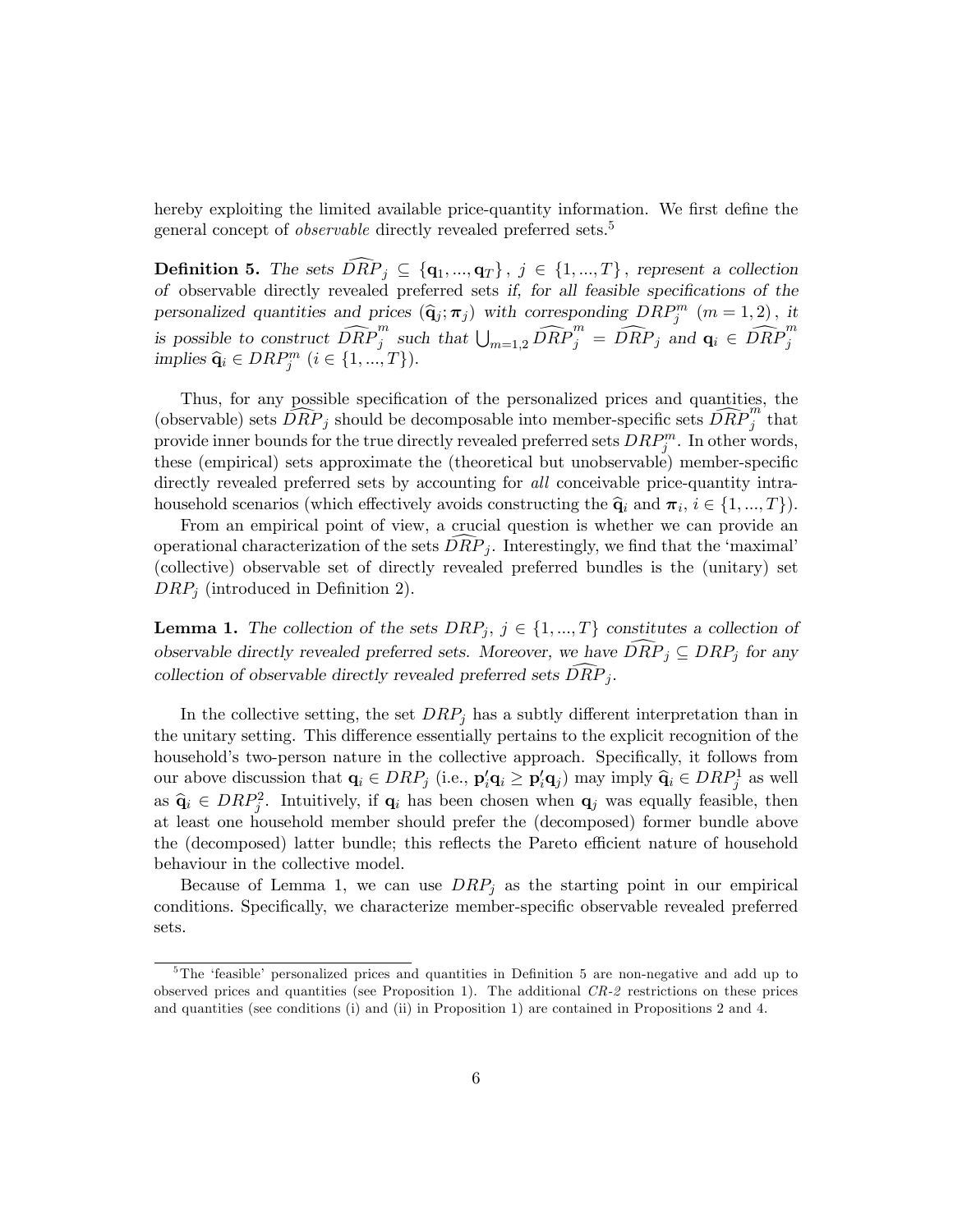**Definition 6.** The sets  $\widehat{RP}_j^m \subseteq \{q_1, ..., q_T\}$ ,  $j \in \{1, ..., T\}$  and  $m \in \{1, 2\}$ , represent a collection of observable member-specific revealed preferred sets if

(i) 
$$
\mathbf{q}_i \in DRP_j \Rightarrow \mathbf{q}_i \in \widehat{DRP}_j^m
$$
  $(m = 1 \text{ or } 2),$   
\n(ii)  $\mathbf{q}_i \in \widehat{DRP}_j^m \Rightarrow (\mathbf{q}_i \in \widehat{RP}_j^m \land \widehat{RP}_i^m \subseteq \widehat{RP}_j^m),$   
\n(iii)  $(\mathbf{q}_i \in \widehat{DRP}_j^m \land \mathbf{q}_j \in \widehat{RP}_i^m) \Rightarrow \mathbf{q}_i \in \widehat{DRP}_j^l$   $(m, l \in \{1, 2\}; m \neq l)$ , and  
\n(iv)  $(\mathbf{p}_i'\mathbf{q}_i \geq \mathbf{p}_i'(\mathbf{q}_{j_1} + \mathbf{q}_{j_2}) \land \mathbf{q}_{j_1} \in \widehat{RP}_i^m) \Rightarrow \mathbf{q}_i \in \widehat{DRP}_{j_2}^l$   $(m, l \in \{1, 2\}; m \neq l)$ .

Proposition 2 will state the necessary nature of properties (i)-(iv) for any collection of observable member-specific revealed preferred sets. The intuition of property (i) has been discussed above (following Lemma 1): we construct revealed preferred sets that (only) include observed directly revealed preferred bundles, i.e.  $DRP_j = \bigcup_{m=1,2} \widehat{DRP}_j^m$ . This construction should additionally respect the properties (ii)-(iv). Property (ii) reveals the transitivity idea that also underlies Definition 2 of the revealed preferred sets in the unitary model. Basically, conditions  $(i)$  and  $(ii)$  reflect the empirical implications of rational household behaviour *for one and the same household member*; they are formally similar to the unitary conditions. The following conditions then pertain to rationality across household members; this distinguishes the collective setting from the unitary setting. First, property (iii) expresses that, if the household member  $m$  is indifferent between  $q_i$  and  $q_j$ , then the choice of  $q_i$  (when  $q_j$  was equally obtainable) can be rationalized only if the other member l prefers  $q_i$  over  $q_j$ . Next, the meaning of property (iv) is that, if  $\mathbf{q}_i$  can be 'exchanged' for the sum of  $\mathbf{q}_{j_1}$  and  $\mathbf{q}_{j_2}$  while the household member m has revealed its preference for  $\mathbf{q}_{j_1}$  over  $\mathbf{q}_i$ , then the only possibility for rationalizing the choice of  $\mathbf{q}_i$  is that the other member l prefers  $\mathbf{q}_i$  to  $\mathbf{q}_{j_2}$ .

Using Definition 6, we have the following necessary condition:

**Proposition 2.** A necessary condition for the existence of utility functions  $U^1$  and  $U^2$ that provide a CR-2 of the observed set  $S$  is that there exists a collection of observable revealed preferred sets  $\widehat{RP}_j^m$   $(m = 1, 2), j \in \{1, ..., T\}$  such that  $\mathbf{p}'_j \mathbf{q}_j \leq \min_{\mathbf{q}_{rm} \in \widehat{RP}_j^m, m=1,2} \mathbf{p}'_j(\mathbf{q}_{r_1} + \mathbf{q}_{r_2}) \text{ and } \mathbf{p}'_j \mathbf{q}_j \leq \min_{\mathbf{q}_r \in \widehat{RP}_j^1 \cap \widehat{RP}_j^2} \mathbf{p}'_j \mathbf{q}_r.$ 

For given (observable) member-specific revealed preferred sets, this condition checks all combinations of consumption bundles  $\mathbf{q}_{r_1} \in \widehat{RP}_j^1$  and  $\mathbf{q}_{r_2} \in \widehat{RP}_j^2$ . The interpretation of the necessary condition is then complementary to that of property (iv) in Definition 6: if household members 1 and 2 reveal that they prefer respectively  $\mathbf{q}_{r_1}$  and  $\mathbf{q}_{r_2}$  over  $q_i$ , then the choice of  $q_i$  can be rationalized only if it cannot be exchanged for the sum of  $\mathbf{q}_{r_1}$  and  $\mathbf{q}_{r_2}$  (or, *stricto sensu*, under the prices  $\mathbf{p}_j$  the bundle  $\mathbf{q}_j$  should not be associated with a strictly higher expenditure level than the sum  $\mathbf{q}_{r_1} + \mathbf{q}_{r_2}$ ). In the special case where both members have revealed their preference for the same bundle  $q_r$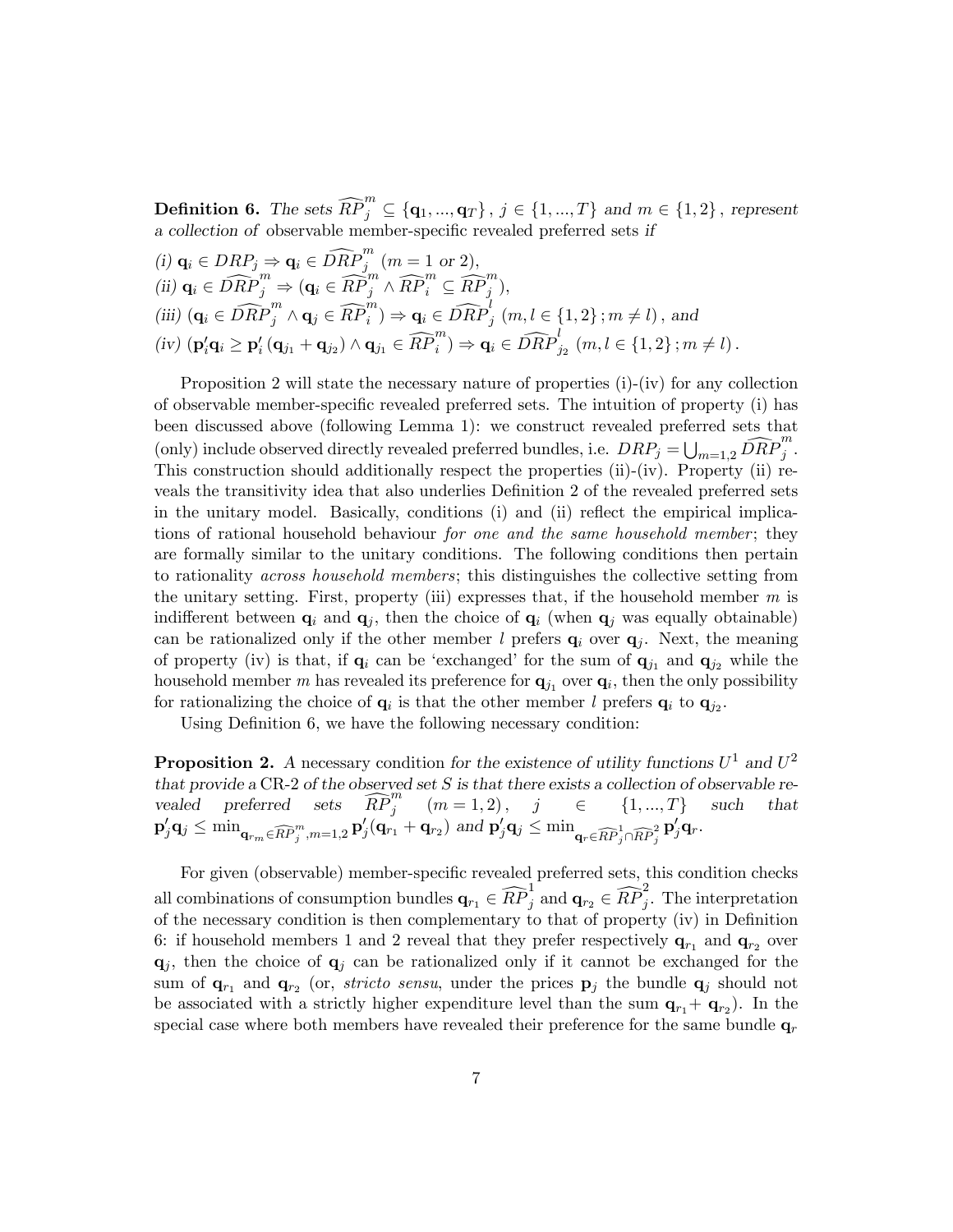over  $\mathbf{q}_j$  (i.e.,  $\mathbf{q}_r \in \widehat{RP}^1_j \cap \widehat{RP}^2_j$ ), the condition states that  $\mathbf{q}_j$  should not be exchangeable for that (single) bundle  $q_r$ .

As an illustration, we next provide a numerical price-quantity data structure for which a  $CR-2$  cannot be obtained.

Example 1. It follows from Proposition 2 that a CR-2 is impossible for a combination of three observations with:

$$
\mathbf{p}_1' \mathbf{q}_1 > \mathbf{p}_1' \left( \mathbf{q}_2 + \mathbf{q}_3 \right), \; \mathbf{p}_2' \mathbf{q}_2 > \mathbf{p}_2' \left( \mathbf{q}_1 + \mathbf{q}_3 \right) \; \text{and} \; \mathbf{p}_3' \mathbf{q}_3 > \mathbf{p}_3' \left( \mathbf{q}_1 + \mathbf{q}_2 \right).
$$

Using the first two inequalities, Definition 6 implies that  $\mathbf{q}_{r_1} \in \widehat{RP}^1_3$  and  $\mathbf{q}_{r_2} \in \widehat{RP}^2_3$  $(r_1, r_2 \in \{1, 2\})$ ; and the data do not meet the associated condition  $\mathbf{p}_3' \mathbf{q}_3 \leq \mathbf{p}_3' (\mathbf{q}_1 + \mathbf{q}_2)$ (see Proposition 2). This specific data structure applies to:

$$
\begin{array}{llll} \mathbf{q}_1&=&\left( \begin{array}{ccccc}8&2&1 \end{array}\right)',\mathbf{q}_2=\left( \begin{array}{ccccc}2&1&8 \end{array}\right)',\mathbf{q}_3=\left( \begin{array}{ccccc}1&8&2 \end{array}\right)',\\ \mathbf{p}_1&=&\left( \begin{array}{ccccc}5&2&1 \end{array}\right)',\mathbf{p}_2=\left( \begin{array}{ccccc}2&1&5 \end{array}\right)',\mathbf{p}_3=\left( \begin{array}{ccccc}1&5&2 \end{array}\right)' .\end{array}
$$

This example implies that it is sufficient to have three commodities and three observations for rejecting collective rationality. The following proposition institutes that this is also necessary.

**Proposition 3.** There do not always exist utility functions  $U^1$  and  $U^2$  that provide a CR-2 of the observed set S if and only if (i) the number of commodities  $n \geq 3$  and (ii) the number of observations  $T \geq 3$ .

We only sketch the basic idea for the necessity result; a detailed proof is found in Cherchye et alii (2004). First, consistency with the  $CR-2$  conditions for two commodities can always be achieved for an intrahousehold allocation with each  $m$ -th  $(m = 1, 2)$ household member consuming exclusively the m-th commodity (and no public consumption). Next, consistency with the CR-2 conditions for two observations can always be achieved for an intrahousehold allocation with each m-th household member consuming everything in the m-th household observation.

We conclude that the collective model can be falsified (or empirical testing is meaningful) as soon as there are at least three commodities and three observations. Interestingly, the lower bound of three commodities is actually below the lower bound derived by Browning and Chiappori (1998) in their parametric setting: empirical falsification of their (parametric) collective model necessitates at least Öve commodities. This is due to the fact that in their differentiable framework, one needs at least five commodities to come to testable implications of pseudo-Slutsky symmetry, while only three commodities are needed to test pseudo-Slutsky negativity.<sup>6</sup>

 $6$ We are grateful to an anonymous referee for pointing this out.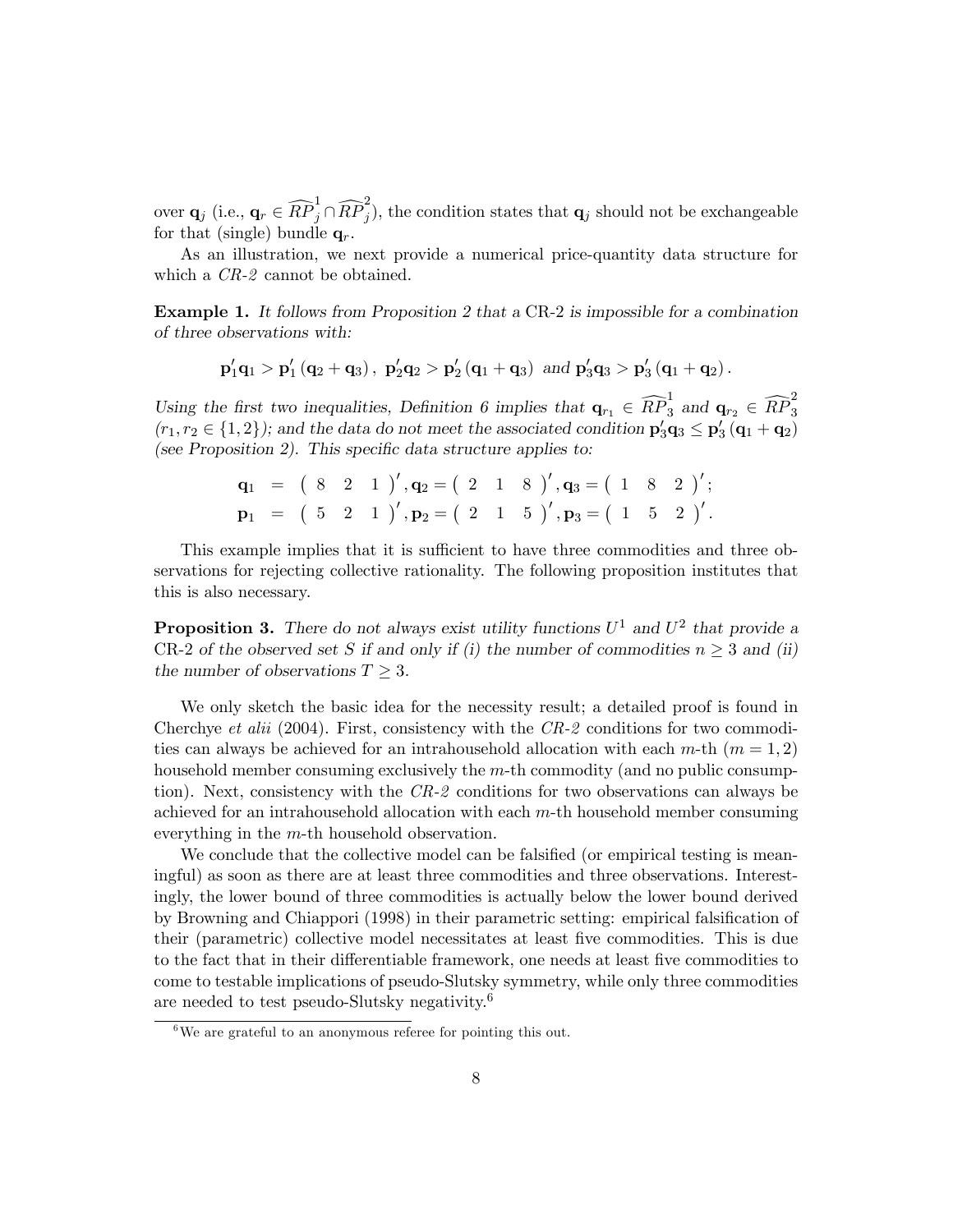Essentially, testing data consistency with the necessity requirement is a finite process because the number of subsets  $\widehat{DRP}_j^m$  consistent with property (i) in Definition 6 is finite in nature.<sup>7</sup> For each specification of the  $\widehat{DRP}_j^m$ , one may use the Warshall algorithm proposed by Varian (1982, p. 949) for reconstructing the sets  $\widehat{RP}_j^m$ . The necessity test consequently checks the associated closing conditions in Proposition 2.

## 4. Observable sufficiency restrictions

While the conditions in Proposition 2 are necessary for a CR-2 of the data, they are in general not sufficient.<sup>8</sup> This follows from Example 2, which contains data that satisfy the conditions but cannot be collectively rationalized in the sense of Proposition 1.

Example 2. We proof in the appendix that a CR-2 cannot be obtained for a combination of seven observations with:

 $\forall i \in \{1, ..., 7\} : \mathbf{p}_i' \mathbf{q}_i > \mathbf{p}_i' \mathbf{q}_j \ \forall j \in \{1, ..., 7\} \setminus \{i\},\$  $\forall i \in \{1,7\} : \mathbf{p}_i' \mathbf{q}_i > \mathbf{p}_i' (\mathbf{q}_j + \mathbf{q}_k) \ \forall j, k \in \{1, ..., 7\} \setminus \{i\} \ \text{with } j \neq k, \text{ and}$  $\forall i \in \{2, ..., 6\} : \mathbf{p}_i' \mathbf{q}_i = \mathbf{p}_i'(\mathbf{q}_j + \mathbf{q}_k) - \varepsilon \ \forall j, k \in \{1, ..., 7\} \setminus \{i\} \ \text{with } j \neq k,$ 

where  $\frac{\min_{i,\nu} \langle \mathbf{p}_i \rangle_{\nu} \min_{i,\nu} \langle \mathbf{q}_i \rangle_{\nu}}{6} > \varepsilon > 0$  (for  $\langle \mathbf{x}_i \rangle_{\nu}$  the  $\nu$ -th entry of the vector  $\mathbf{x}_i$ ;  $i \in \{1, ..., 7\}$ and  $\nu \in \{1, ..., n\}$ . For example, that structure applies to

> $\forall i \in \{1, ..., 7\} : \langle \mathbf{q}_i \rangle_i = 3 \text{ and } \langle \mathbf{q}_i \rangle_\nu = 1 \text{ if } \nu \neq i,$  $\forall i \in \{1, 7\} : \langle \mathbf{p}_i \rangle_i = 11 \text{ and } \langle \mathbf{p}_i \rangle_\nu = 1 \text{ if } \nu \neq i, \text{ and}$  $\forall i \in \{2, ..., 6\} : \langle \mathbf{p}_i \rangle_i = 10 - \varepsilon \text{ and } \langle \mathbf{p}_i \rangle_\nu = 1 \text{ if } \nu \neq i,$

where  $(1/6) > \varepsilon > 0$ .

We next provide a sufficient condition for collective rationality that solely uses observable (aggregate) price and quantity information. Like before, this condition implies  $(in\;casu\;sufficiently)$  tests for collective rationality that involve a finite number of steps.

 ${}^{7}$ It can be verified that the maximum number of configurations of member-specific directly revealed preferred sets that are consistent with Definition 6 is in theory of order  $3^{T^2}$ . While this may seem computationally cumbersome in the case of large datasets, it is worth stressing that strategies exist for considerably enhancing the computational efficiency; see Cherchye et alii (2005) for an illustrative application. A similar qualification applies to the sufficiency condition in Proposition 4; in that case, the maximum number of conceivable scenarios is of order  $2^T$ .

<sup>&</sup>lt;sup>8</sup>In fact, it can be verified that the necessary condition in Proposition 2 is also sufficient for  $T \leq 4$ (for compactness, we abstract from a formal statement). While Example 2 uses  $T = 7$  for mathematical elegance of the proof, it is worth stressing that similar (but less elegant) arguments can be established for  $4 < T < 7$ .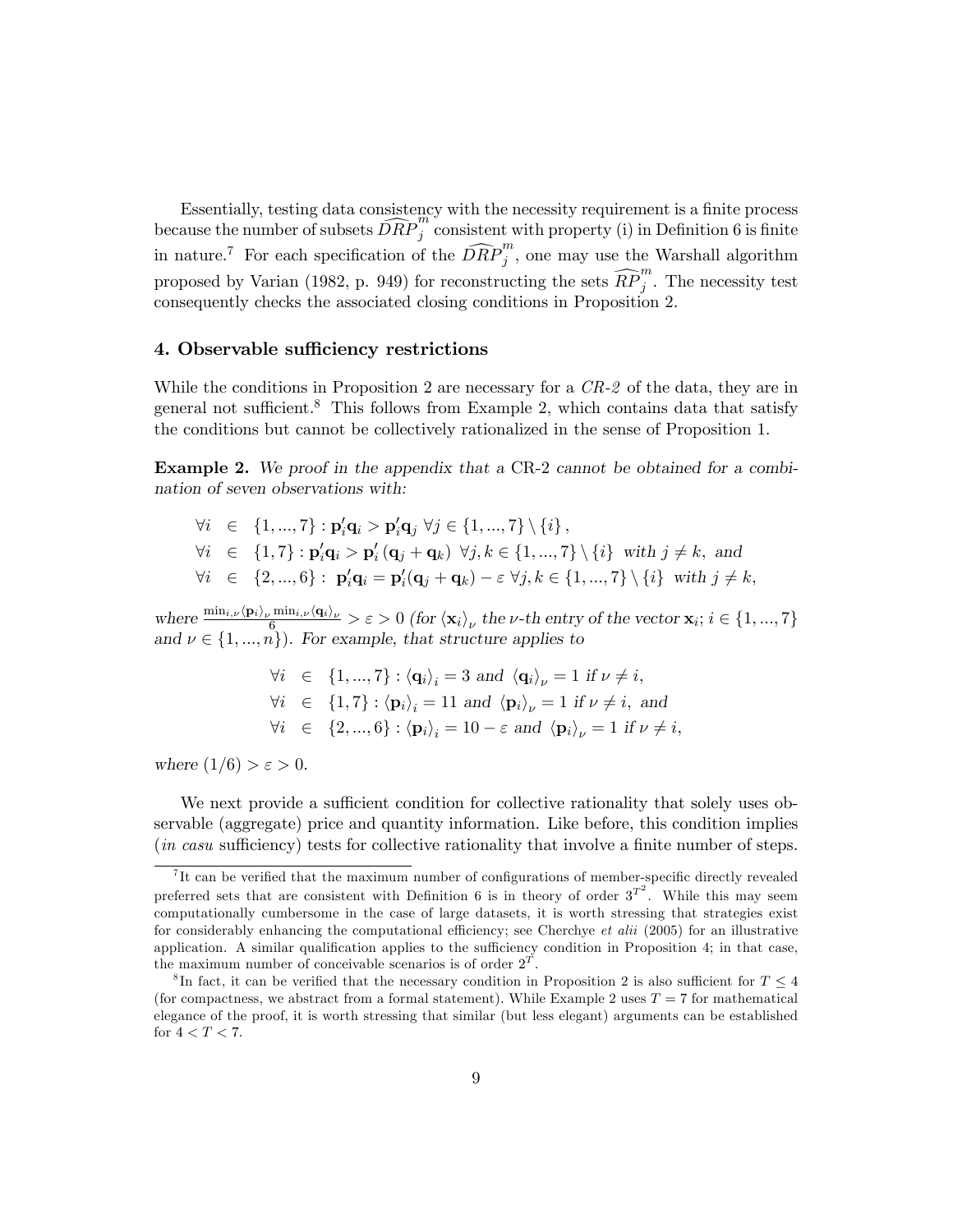**Proposition 4.** A sufficient condition for the existence of utility functions  $U^1$  and  $U^2$ that provide a  $CR-2$  of the observed set  $S$  is that there exist a collection of observable revealed preferred sets  $\widehat{RP}^m_j$  (m = 1, 2),  $j \in \{1, ..., T\}$  that enables to construct  $N_m$ such that  $\bigcup_{m=1,2} N_m = \{1, ..., T\}$  and  $N_m = \{j \in \{1, ..., T\} \mid \mathbf{p}'_j \mathbf{q}_j \leq \min_{\mathbf{q}_r \in \widehat{RP}_j^m} \mathbf{p}'_j \mathbf{q}_r\}$ with  $\forall i, j \in N_m : \mathbf{p}_i' \mathbf{q}_i \geq \mathbf{p}_i' \mathbf{q}_j \Rightarrow \mathbf{q}_i \in \widehat{DRP}_j^m$ .

To interpret the condition, we introduce the concept of ësituation-dependent totalitarianism<sup>†</sup>: when labelling the unitary model as 'totalitarian' (i.e., one and the same household member always has the full decision power), 'situation-dependent' totalitarianism indicates that the identity of the household member with full decision power may vary according to the specific situation.<sup>9</sup> In that interpretation, all observations in the set  $N_m$  have the household member m as the totalitarian decision maker; and the closing sufficiency condition then states that each situation-dependent (totalitarian) decision maker should act rationally, i.e., cost minimizing over the corresponding revealed preferred set. The additional restriction  $\forall i, j \in N_m : \mathbf{p}_i' \mathbf{q}_i \geq \mathbf{p}_i' \mathbf{q}_j \Rightarrow \mathbf{q}_i \in \widehat{DRP}_j^m$ indicates that, if household member m is the decision maker in situations i and j, then the choice of  $\mathbf{q}_i$  when  $\mathbf{q}_j$  was equally obtainable under the prices  $\mathbf{p}_i$  can be rationalized only if  $\mathbf{q}_i \in \widehat{DRP}_j^m$ .

In summary, violation of the necessary condition in Proposition 2 means that a CR-2 of the data is impossible, while consistency with the sufficient condition in Proposition 4 entails the opposite conclusion. As for data that meet the necessity but not the sufficiency condition, we cannot directly tell from the observable (aggregate) price and quantity information whether a  $CR-2$  of the data is effectively possible. For instance, the proof of the inconsistency result in Example 2 starts from the necessity condition (which, like the unitary GARP condition, focuses on the full consumption bundles), to subsequently consider the construction of the personalized prices and quantities for individual commodities. In general, such practice boils down to checking the inequalities in Proposition 1 that are nonlinear in unobservables (which is avoided here only because of our specific condition for  $\varepsilon$ ).

Still, even though the necessary condition should not generally coincide with the sufficient condition, we may expect the two conditions to become equally powerful (or 'converge') when the sample size increases.<sup>10</sup> Specifically, for  $j \in \{1, ..., T\}$  we have that  $\min_{\mathbf{q}_r} {\{\mathbf{p}_j'\mathbf{q}_r \mid \mathbf{q}_r \in \widehat{RP}_{j}^1 \land \mathbf{q}_r \notin \widehat{RP}_{j}^2\}}$  or  $\min_{\mathbf{q}_r} {\{\mathbf{p}_j'\mathbf{q}_r \mid \mathbf{q}_r \in \widehat{RP}_{j}^2 \land \mathbf{q}_r \notin \widehat{RP}_{j}^1\}}$ will generally get closer to zero for larger T. Hence, the empirical requirement  $\mathbf{p}'_j \mathbf{q}_j \leq$  $\min_{\mathbf{q}_{rm} \in \widehat{RP}_{j}^{m}, m=1,2} \mathbf{p}'_j(\mathbf{q}_{r_1}+\mathbf{q}_{r_2})$  in Proposition 2 will approach  $\mathbf{p}'_j \mathbf{q}_j \leq \min_{\mathbf{q}_r \in \widehat{RP}_{j}^{m}} \mathbf{p}'_j \mathbf{q}_r$ 

<sup>&</sup>lt;sup>9</sup>We stress that, for data that are consistent with the sufficiency condition, this may not be the only data rationalizing interpretation; the sole implication of the sufficiency result is that situation-dependent totalitarianism always constitutes a possible interpretation.

 $10$  See, e.g., Bronars (1987) for power notions in the context of nonparametric rationality tests.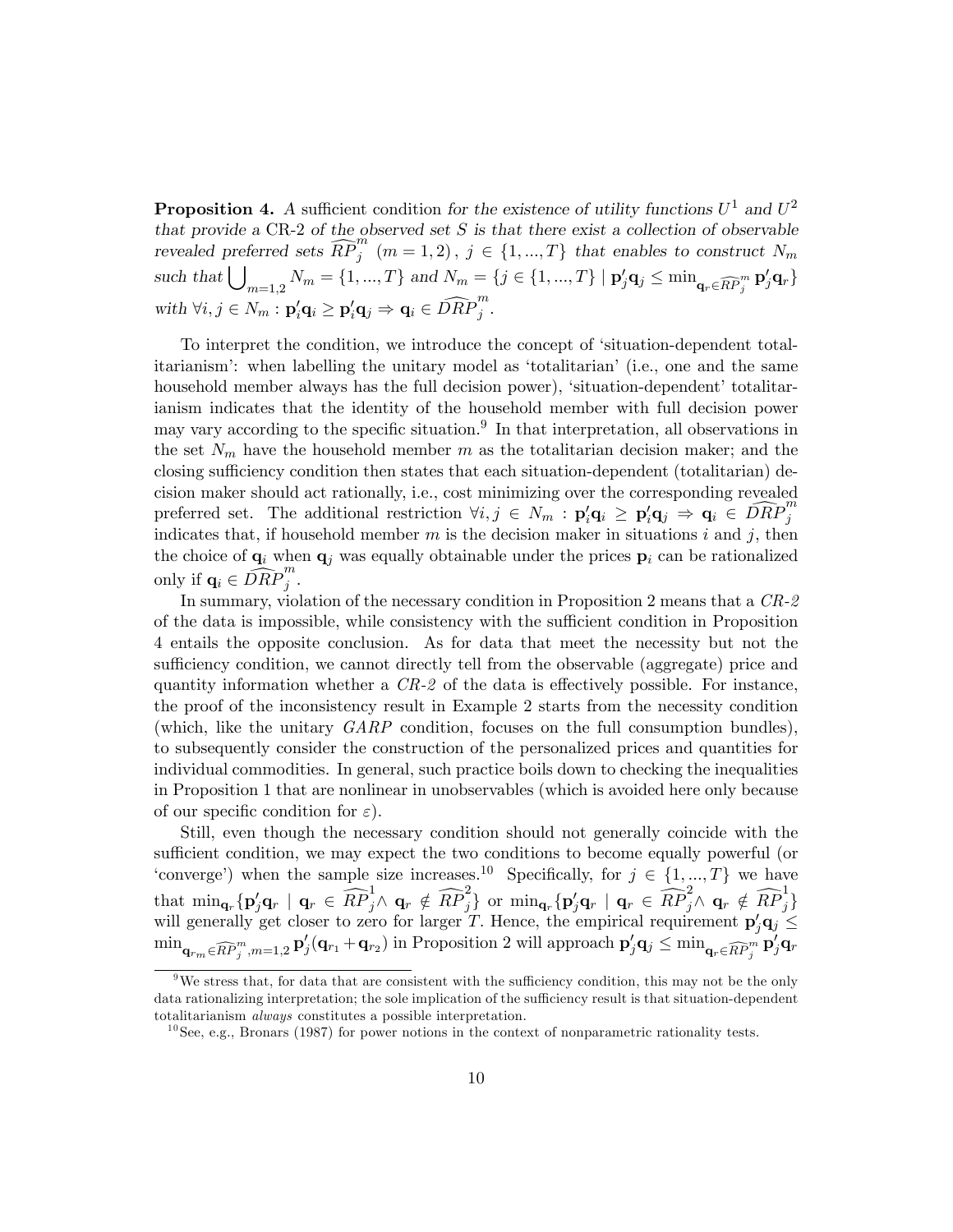for  $m = 1$  or 2 in Proposition 4.

The associated 'convergence rate' will then of course depend (positively) upon the price-quantity variation in the data and, hence, we may expect it to increase with the number of consumption commodities. For a given number of commodities, the speed of convergence will vary with the speciÖc data generating process that underlies the aggregate household consumption data, which in turn depends on the member-specific utilities and on the characteristics of the within-household bargaining process. But, in general, we can safely argue that the empirical implications of the fairly rudimentary ësituation-dependent totalitarianísolution (see the su¢ cient condition) will get closer to those of any more refined intrahousehold decision process (see the necessary condition) when the sample size increases.

## 5. Concluding remarks

To conclude, we recall that the model under study considers general (altruistic) memberspecific preferences, and only assumes that the empirical analyst observes the aggregate household consumption quantities and prices. Attractively, the model encompasses a large variety of alternative behavioural models as special cases, which include additional prior information regarding the personalized prices and quantities. For example, such additional structure may pertain to observability of quantities that are privately and/or publicly consumed or to the nature of the individual member preferences (namely, egoistic rather than altruistic); notable examples are the traditional unitary model and the collective model  $\dot{a}$  la Chiappori (1988). For each of these special cases, we may generally expect more stringent (observable) necessary and sufficient conditions for data consistency with the model implications. (These conditions may be obtained along similar lines as in the proofs of Propositions 2 and 4.)

As a final note, we indicate that the observable collective rationality restrictions have a formally analogous structure as the (unitary) GARP restrictions, which allows for easy adaptations of the existing power and goodness-of-fit measures for nonparametric consumption models (see respectively Bronars, 1987, and Varian, 1990). Specifically, the necessary and sufficient conditions may generate upper and lower bounds for each of these measures. (If these upper and lower bounds are situated close to each other, one possible interpretation is that the empirical content of the necessary and sufficient conditions is practically the same for the data under study.)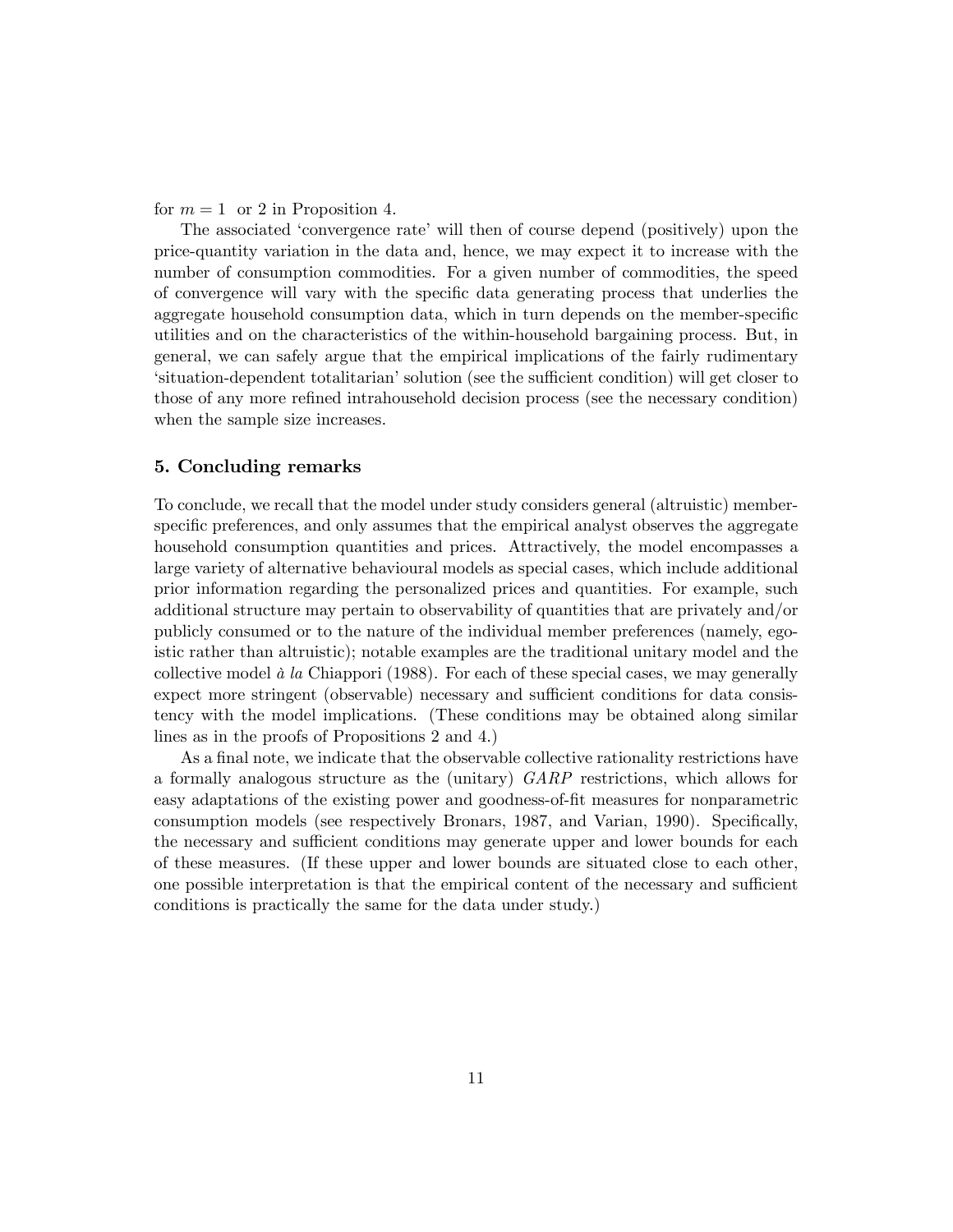# Appendix

## A. Proof of Proposition 1

Varian (1982) proves the equivalence between conditions (i) and (ii) of the proposition. We may therefore restrict our following proof to conditions  $(ii).<sup>11</sup>$ 

(*i*; *necessity*) Each bundle 
$$
(\mathbf{q}_j^1, \mathbf{q}_j^2, \mathbf{q}_j^H) (j = 1, ..., T)
$$
 solves the problem  
\n
$$
\max_{\mathbf{q}^1, \mathbf{q}^2, \mathbf{q}^H} U^1 (\mathbf{q}^1, \mathbf{q}^2, \mathbf{q}^H) + \mu_j U^2 (\mathbf{q}^1, \mathbf{q}^2, \mathbf{q}^H) \text{ s.t. } \mathbf{p}_j' (\mathbf{q}^1 + \mathbf{q}^2 + \mathbf{q}^H) \leq \mathbf{p}_j' \mathbf{q}_j.
$$

Given concavity, both individual utility functions are subdifferentiable, which carries over to their weighted sum  $U^1 + \mu_j U^2$ . An optimal solution to the above maximization problem should therefore satisfy (for  $\eta_j$  the Lagrange multiplier associated with the budget constraint)

$$
U_{\mathbf{q}^k}^1 + \mu_j U_{\mathbf{q}^k}^2 \le \eta_j \mathbf{p}_j,
$$

where  $U_{\mathbf{q}^k}^m$  is a subgradient of the utility function  $U^m$   $(m = 1, 2)$  defined for the vector  $\mathbf{q}^k$   $(k = 1, 2, H)$  and evaluated at  $\left(\mathbf{q}_{j}^{1}, \mathbf{q}_{j}^{2}, \mathbf{q}_{j}^{H}\right)$ ). Letting  $\boldsymbol{\pi}_j^k =$  $U^1_{\mathbf{q}^k}$  $\frac{\partial q^k}{\partial \eta_j}, \lambda_j^1 = \eta_j$  and  $\lambda_j^2 = \frac{\eta_j}{\mu_j}$  $\overline{\mu_j}$ thus gives

$$
U_{\mathbf{q}^k}^1 = \lambda_j^1 \boldsymbol{\pi}_j^k \text{ and } U_{\mathbf{q}^k}^2 \le \lambda_j^2 \left(\mathbf{p}_j - \boldsymbol{\pi}_j^k\right). \tag{A.1}
$$

Next, concavity of the functions  $U^1$  and  $U^2$  implies  $(m = 1, 2)$ 

$$
U^{m}\left(\mathbf{q}_{i}^{1},\mathbf{q}_{i}^{2},\mathbf{q}_{i}^{H}\right)-U^{m}\left(\mathbf{q}_{j}^{1},\mathbf{q}_{j}^{2},\mathbf{q}_{j}^{H}\right)\leq\sum_{l=1,2,H}U_{\mathbf{q}^{l}}^{m}\left(\mathbf{q}_{i}^{l}-\mathbf{q}_{j}^{l}\right).
$$
 (A.2)

Substituting (A.1) in (A.2) and setting  $U_k^m = U^m (\mathbf{q}_k^1, \mathbf{q}_k^2, \mathbf{q}_k^H)$  ( $m = 1, 2; k = i, j$ ) obtains the conditions (ii) of the proposition.

(*ii*; sufficiency) As a first step, we define

$$
U^{1}\left(\mathbf{q}^{1},\mathbf{q}^{2},\mathbf{q}^{H}\right) = \min_{j \in \{1,...,T\}} \left[ U_{j}^{1} + \lambda_{j}^{1} \sum_{l=1,2,H} \left(\pi_{j}^{l}\right)' \left(\mathbf{q}^{l} - \mathbf{q}_{j}^{l}\right) \right] \text{ and } (A.3)
$$

$$
U^2\left(\mathbf{q}^1,\mathbf{q}^2,\mathbf{q}^H\right) = \min_{j\in\{1,\dots,T\}}\left[U_j^2 + \lambda_j^2\sum_{l=1,2,H}\left(\mathbf{p}_j-\boldsymbol{\pi}_j^l\right)'\left(\mathbf{q}^l-\mathbf{q}_j^l\right)\right].\tag{A.4}
$$

<sup>&</sup>lt;sup>11</sup>This proof generalizes that of Chiappori (1988), who focuses on the specific case of household labour supply. Another difference is that Chiappori focuses on (a strong version of) the  $SARP$  conditions while our proof uses the (less stringent) GARP conditions. It is worth pointing out that all our results for the GARP can be adapted to apply for the (strong) SARP.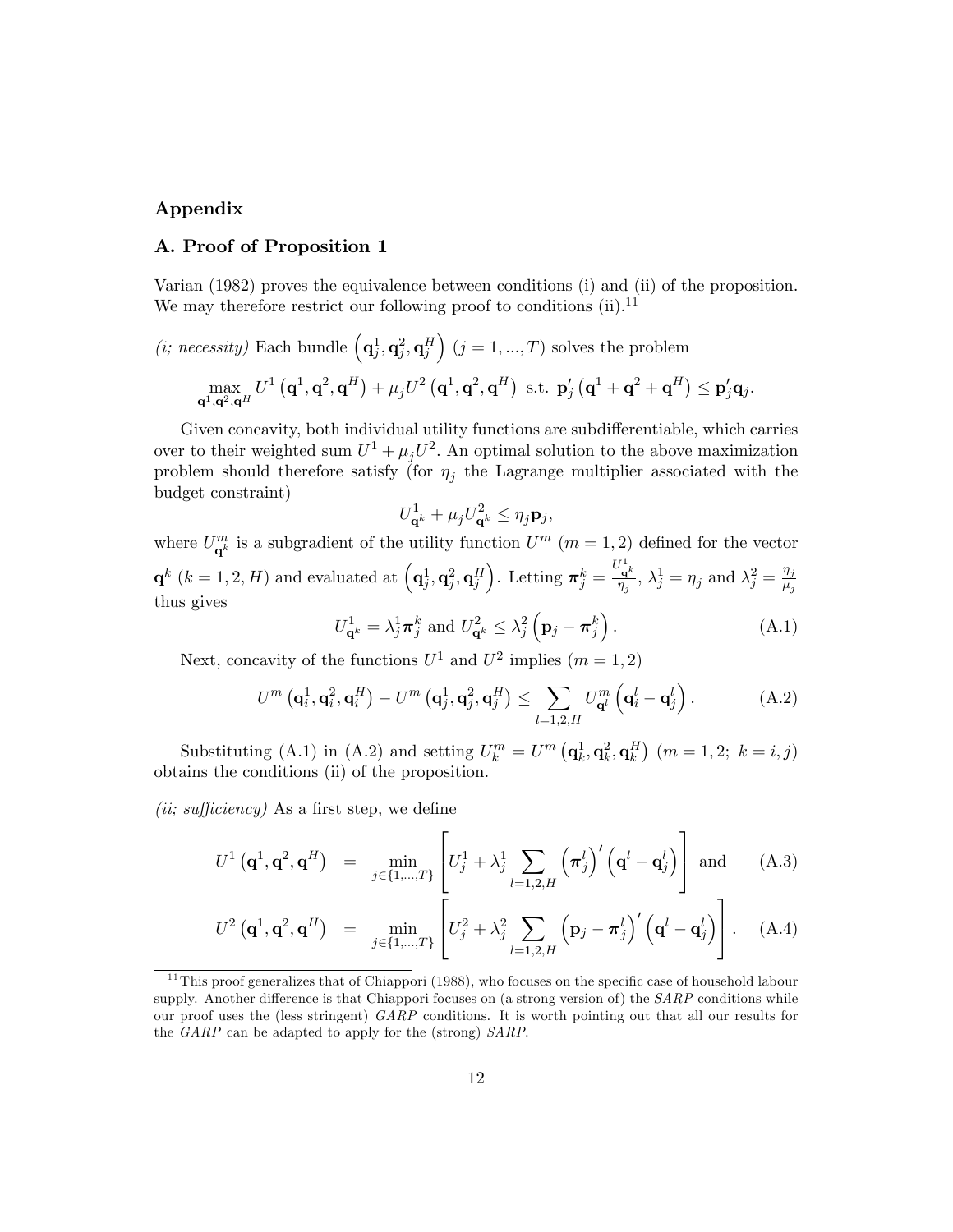Varian (1982) proves that  $U^1\left(\mathbf{q}_j^1, \mathbf{q}_j^2, \mathbf{q}_j^H\right)$  $\Big) = U_j^1 \text{ and } U^2 \left( {\bf q}_j^1, {\bf q}_j^2, {\bf q}_j^H \right)$  $= U_j^2$ . Next, given  $\mu_j \in \Re_{++},$  we have for all  $\left( \mathbf{q}^1, \mathbf{q}^2, \mathbf{q}^H \right)$  such that  $\mathbf{p}'_j \left( \mathbf{q}^1 + \mathbf{q}^2 + \mathbf{q}^H \right) \leq \ \mathbf{p}'_j$  $\left(\mathbf{q}_{j}^{1}+\mathbf{q}_{j}^{2}+\mathbf{q}_{j}^{H}\right.$  $\overline{ }$ 

$$
U^1 (\mathbf{q}^1, \mathbf{q}^2, \mathbf{q}^H) + \mu_j U^2 (\mathbf{q}^1, \mathbf{q}^2, \mathbf{q}^H)
$$
  
\n
$$
\leq U_j^1 + \lambda_j^1 \sum_{l=1,2,H} (\pi_j^l)' (\mathbf{q}^l - \mathbf{q}_j^l) + \mu_j \left[ U_j^2 + \lambda_j^2 \sum_{l=1,2,H} (\mathbf{p}_j - \pi_j^l)' (\mathbf{q}^l - \mathbf{q}_j^l) \right].
$$

Without losing generality, we concentrate on  $\mu_j = (\lambda_j^1/\lambda_j^2)$ , which obtains

$$
U^1\left(\mathbf{q}^1,\mathbf{q}^2,\mathbf{q}^H\right)+\mu_j U^2\left(\mathbf{q}^1,\mathbf{q}^2,\mathbf{q}^H\right)\leq U_j^1+\mu_j U_j^2+\lambda_j^1\left(\mathbf{p}_j'\sum_{l=1,2,H}\left(\mathbf{q}^l-\mathbf{q}_j^l\right)\right).
$$

Since  $\mathbf{p}'_j\left(\mathbf{q}^1+\mathbf{q}^2+\mathbf{q}^H\right)\leq \mathbf{p}'_j$  $\left(\mathbf{q}_{j}^{1}+\mathbf{q}_{j}^{2}+\mathbf{q}_{j}^{H}\right.$ , we thus have

$$
U^1\left(\mathbf{q}^1,\mathbf{q}^2,\mathbf{q}^H\right)+\mu_j U^2\left(\mathbf{q}^1,\mathbf{q}^2,\mathbf{q}^H\right)\leq U_j^1+\mu_j U_j^2=U^1\left(\mathbf{q}_j^1,\mathbf{q}_j^2,\mathbf{q}_j^H\right)+\mu_j U^2\left(\mathbf{q}_j^1,\mathbf{q}_j^2,\mathbf{q}_j^H\right),
$$

which proves that  $(\mathbf{q}_j^1, \mathbf{q}_j^2, \mathbf{q}_j^H)$ ) maximizes  $U^1(\mathbf{q}^1, \mathbf{q}^2, \mathbf{q}^H) + \mu_j U^2(\mathbf{q}^1, \mathbf{q}^2, \mathbf{q}^H)$  subject to  $\mathbf{p}'_j$   $(\mathbf{q}^1 + \mathbf{q}^2 + \mathbf{q}^H) \leq \mathbf{p}'_j \mathbf{q}_j$ . We conclude that the functions  $U^1$  and  $U^2$  in (A.3) and  $(A.4)$  provide a  $CR-2$  of the data. These functions are concave, monotonously increasing and continuous (see again Varian, 1982).

## B. Proof of Lemma 1

(i) As a preliminary step, we note that  $\mathbf{q}_i \in DRP_j$  is equivalent to: for all  $\pi_i$ ,  $\hat{\mathbf{q}}_k$  $(k = i, j)$  that satisfy the restrictions in Proposition 1, we have (see Definition 5)

$$
\widehat{\mathbf{q}}_i \in DRP_j^1 \Leftrightarrow \pi_i' \widehat{\mathbf{q}}_i \geq \pi_i' \widehat{\mathbf{q}}_j \text{ or } \widehat{\mathbf{q}}_i \in DRP_j^2 \Leftrightarrow (\widehat{\mathbf{p}}_i - \pi_i)' \widehat{\mathbf{q}}_i \geq (\widehat{\mathbf{p}}_i - \pi_i)' \widehat{\mathbf{q}}_j.
$$

(ii) We first derive that the collection of the sets  $DRP_j$ ,  $j \in \{1, ..., T\}$  is a collection of observable directly revealed preferred sets. The result follows from the fact that  $p_i'q_i \ge$  $\mathbf{p}_i' \mathbf{q}_j$  is incompatible with the existence of some  $\pi_i, \hat{\mathbf{q}}_k$   $(k = i, j)$  such that  $(\pi'_i \hat{\mathbf{q}}_i < \pi'_i \hat{\mathbf{q}}_j)$  $\wedge$   $(\hat{\mathbf{p}}_i - \pi_i)' \hat{\mathbf{q}}_i < (\hat{\mathbf{p}}_i - \pi_i)' \hat{\mathbf{q}}_j$ . Indeed, summing these last inequalities immediately yields  $\mathbf{p}_i'\mathbf{q}_i < \mathbf{p}_i'\mathbf{q}_j$ ; whence we may conclude  $\mathbf{q}_i \in DRP_j \Rightarrow \mathbf{p}_i'\mathbf{q}_i \ge \mathbf{p}_i'\mathbf{q}_j \Rightarrow \forall \pi_i, \hat{\mathbf{q}}_k$  $(k = i, j) : (\boldsymbol{\pi}_i' \widehat{\mathbf{q}}_i \geq \boldsymbol{\pi}_i' \widehat{\mathbf{q}}_j \vee (\widehat{\mathbf{p}}_i - \boldsymbol{\pi}_i)' \widehat{\mathbf{q}}_i \geq (\widehat{\mathbf{p}}_i - \boldsymbol{\pi}_i)' \widehat{\mathbf{q}}_j).$ 

(iii) We next establish that  $\widehat{DRP}_j \subseteq DRP_j$  for any collection of observable directly revealed preferred sets  $\widehat{DRP}_i, j \in \{1, ..., T\}$ . The result is obtained by noting that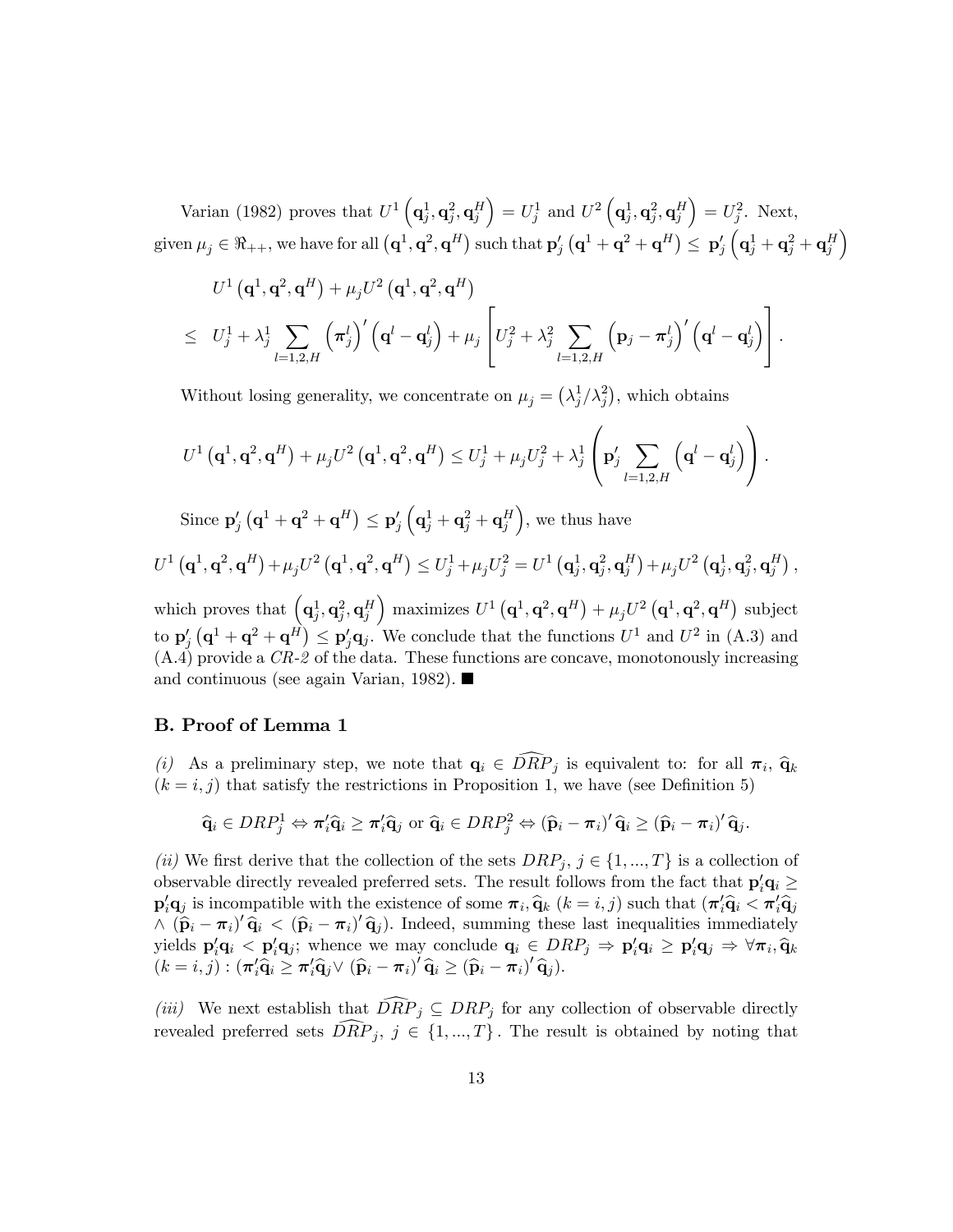$\mathbf{p}_i'\mathbf{q}_i \leq \mathbf{p}_i'\mathbf{q}_j \Rightarrow \pi_i'\mathbf{\hat{q}}_i + (\mathbf{\hat{p}}_i - \pi_i')'\mathbf{\hat{q}}_i \leq \pi_i'\mathbf{\hat{q}}_j + (\mathbf{\hat{p}}_i - \pi_i')'\mathbf{\hat{q}}_j$  for all possible  $\pi_i$ ,  $\mathbf{\hat{q}}_k$  $(k = i, j)$ . It is then easy to see that  $\mathbf{p}_i' \mathbf{q}_i < \mathbf{p}_i' \mathbf{q}_j \Rightarrow \exists \pi_i, \hat{\mathbf{q}}_k \ (k = i, j) : (\pi_i' \hat{\mathbf{q}}_i < \pi_i' \hat{\mathbf{q}}_j \wedge \pi_i' \hat{\mathbf{q}}_j \wedge \pi_i' \hat{\mathbf{q}}_j \wedge \pi_i' \hat{\mathbf{q}}_j \wedge \pi_i' \hat{\mathbf{q}}_j \wedge \pi_i' \hat{\mathbf{q}}_j \wedge \pi_i' \hat{\$  $(\widehat{\mathbf{p}}_i - \pi_i)' \widehat{\mathbf{q}}_i < (\widehat{\mathbf{p}}_i - \pi_i)' \widehat{\mathbf{q}}_j$ ; e.g., one may use  $\pi_k^1 = (1/2) \mathbf{p}_k$  and  $\mathbf{q}_k^1 = \mathbf{q}_k$   $(k = i, j)$ . Hence, we have  $\forall \pi_i, \hat{q}_k \ (k = i, j) : (\pi'_i \hat{q}_i \ge \pi'_i \hat{q}_j \vee (\hat{p}_i - \pi_i)' \hat{q}_i \ge (\hat{p}_i - \pi_i)' \hat{q}_j)$  only if  $\mathbf{p}_i'\mathbf{q}_i \ge \mathbf{p}_i'\mathbf{q}_j$ , i.e.,  $\mathbf{q}_i \in DRP_j$ .

## C. Proof of Proposition 2

Consider an arbitrary specification of the personalized prices and quantities  $\pi_k$  and  $\hat{\mathbf{q}}_k$  ( $k \in \{1, ..., T\}$ ), which entails the (member-specific) directly revealed preferred sets  $DRP_k^m$  (for  $i \in \{1, ..., T\}$ ):

$$
\pi_i' \widehat{\mathbf{q}}_i \ge \pi_i' \widehat{\mathbf{q}}_k \Rightarrow \widehat{\mathbf{q}}_i \in DRP_k^1 \text{ and } (\widehat{\mathbf{p}}_i - \pi_i)' \widehat{\mathbf{q}}_i \ge (\widehat{\mathbf{p}}_i - \pi_i)' \widehat{\mathbf{q}}_k \Rightarrow \widehat{\mathbf{q}}_i \in DRP_k^2,
$$

This in turn implies the sets  $RP_j^m$ ; see Definition 4. In the following, we show that these sets are consistent with the (direct analogues of the) properties  $(i)-(iv)$  in Definition 6 and the necessary condition in Proposition 2 when the data meet the CR-2 conditions in Proposition 1. These properties carry over to the ('inner bound') observable sets  $\widehat{DRP}_k^m$  and  $\widehat{RP}_k^m$  under  $CR-2$  consistency of the data.

Property (i) follows directly from Lemma 1. Next, Property (ii) easily follows from the transitivity relationships implied by the GARP requirements (at the level of the individual household members) in the conditions (i) of Proposition 1.

As for property (iii), we first recall that property (i) implies that  $\mathbf{q}_j \in \widehat{DRP}_i^m$  $(m \in \{1,2\})$  only if  $\mathbf{q}_j \in DRP_i$  or  $\mathbf{p}'_j \mathbf{q}_j \ge \mathbf{p}'_j \mathbf{q}_i$ . Using this, we should establish that  $(\mathbf{p}_j'\mathbf{q}_j \geq \mathbf{p}_j'\mathbf{q}_i \wedge \hat{\mathbf{q}}_i \in RP_i^1) \Rightarrow \hat{\mathbf{q}}_j \in DRP_i^2$  (the argument for  $(\mathbf{p}_j'\mathbf{q}_j \geq \mathbf{p}_j'\mathbf{q}_i \wedge \hat{\mathbf{q}}_i \in RP_i^1)$ )  $\hat{\mathbf{q}}_i \in RP_j^2$   $\Rightarrow \hat{\mathbf{q}}_j \in DRP_i^1$  is directly analogous). Under consistency with the CR-2 conditions,  $\hat{\mathbf{q}}_i \in RP_j^1$  requires  $\pi'_j \hat{\mathbf{q}}_j \leq \pi'_j \hat{\mathbf{q}}_i$ . Given  $\mathbf{p}'_j \mathbf{q}_j \geq \mathbf{p}'_j \mathbf{q}_i$ , this last inequality implies  $(\hat{\mathbf{p}}_j - \boldsymbol{\pi}_j)' \hat{\mathbf{q}}_j \geq (\hat{\mathbf{p}}_j - \boldsymbol{\pi}_j)' \hat{\mathbf{q}}_i$  or  $\hat{\mathbf{q}}_j \in DRP_i^2$ , which gives the result.

To derive property (iv), suppose that  $p'_i q_i \geq p'_i (q_{j_1} + q_{j_2})$  in combination with  $\hat{\mathbf{q}}_{j1} \in RP_i^1$  and  $\hat{\mathbf{q}}_i \notin DRP_{j_2}^2$ . On the one hand,  $\hat{\mathbf{q}}_i \notin DRP_{j_2}^2$  means that  $(\hat{\mathbf{p}}_i - \pi_i)^{\prime} \hat{\mathbf{q}}_i <$  $(\widehat{\mathbf{p}}_i - \pi_i)' \widehat{\mathbf{q}}_{j_2}$ . On the other hand,  $\widehat{\mathbf{q}}_{j_1} \in RP_i^1$  requires that  $\pi'_i \widehat{\mathbf{q}}_i \leq \pi'_i \widehat{\mathbf{q}}_{j_1}$  for the data to be consistent with the CR-2 conditions. Combining these two inequalities would imply  $\mathbf{p}_i' \mathbf{q}_i < \pi_i' \hat{\mathbf{q}}_{j1} + (\hat{\mathbf{p}}_i - \pi_i)' \hat{\mathbf{q}}_j \leq \mathbf{p}_i' (\mathbf{q}_{j1} + \mathbf{q}_{j2}),$  which contradicts  $\mathbf{p}_i' \mathbf{q}_i \geq \mathbf{p}_i' (\mathbf{q}_{j1} + \mathbf{q}_{j2}).$ Thus, we conclude that  $(\mathbf{p}_i' \mathbf{q}_i \ge \mathbf{p}_i' (\mathbf{q}_{j_1} + \mathbf{q}_{j_2}) \wedge \widehat{\mathbf{q}}_{j_1} \in RP_i^1) \Rightarrow \widehat{\mathbf{q}}_i \in DRP_i^2$ . A directly analogous argument yields  $(\mathbf{p}_i' \mathbf{q}_i \geq \mathbf{p}_i' (\mathbf{q}_{j_1} + \mathbf{q}_{j_2}) \wedge \hat{\mathbf{q}}_{j_1} \in RP_i^2) \Rightarrow \hat{\mathbf{q}}_i \in DRP_{j_2}^1$ .

Finally, under  $\hat{\mathbf{q}}_{r_1} \in RP_j^1$  and  $\hat{\mathbf{q}}_{r_2} \in RP_j^2$  consistency with the  $CR-2$  requirements is obtained only if  $(\pi'_j \hat{q}_j \leq \pi'_j \hat{q}_{r_1}) \wedge ((\hat{p}_j - \pi_j)' \hat{q}_j \leq (\hat{p}_j - \pi_j)' \hat{q}_{r_2})$ . This last result immediately yields  $\mathbf{p}'_j\mathbf{q}_j \leq \pi'_j\hat{\mathbf{q}}_{r_1} + (\hat{\mathbf{p}}_j - \pi_j)' \hat{\mathbf{q}}_{r_2} \leq \mathbf{p}'_j (\mathbf{q}_{r_1} + \mathbf{q}_{r_2})$  if  $\mathbf{q}_{r_1} \neq \mathbf{q}_{r_2}$  and, similarly,  $\mathbf{p}'_j \mathbf{q}_j \leq \mathbf{p}'_j \mathbf{q}_r$  if  $\mathbf{q}_{r_1} = \mathbf{q}_{r_2} = \mathbf{q}_r$ . The observation that such an inequality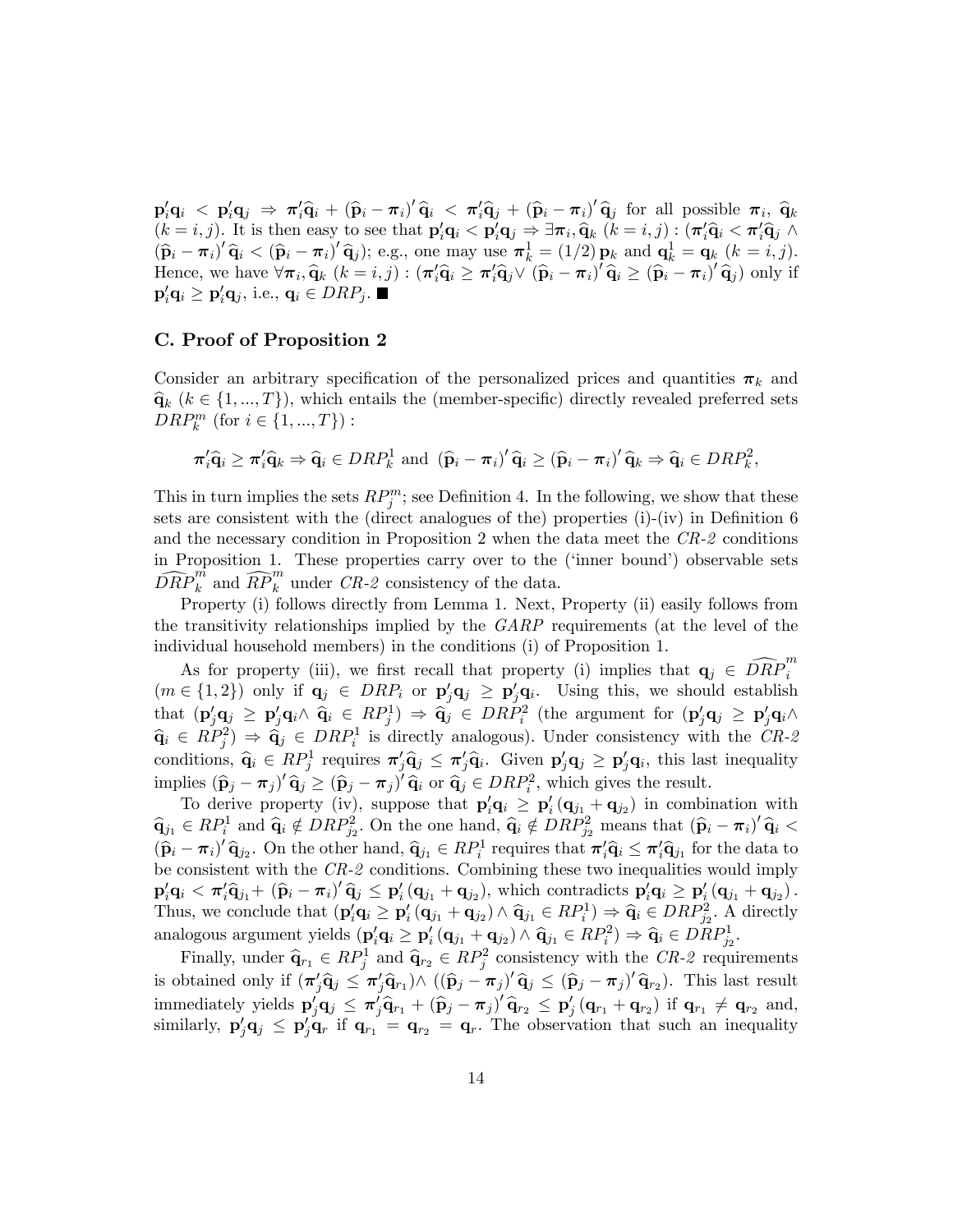should hold for any combination  $\hat{\mathbf{q}}_{r_1} \in RP_j^1$  and  $\hat{\mathbf{q}}_{r_2} \in RP_j^2$  then immediately entails the stated necessary condition for collective rationality:

## D. Proof of the result in Example 2

For the specific data structure, consistency with the necessity condition implies  $\forall i,j$   $\in$  $\{1, ..., 7\}, i \neq j : (\mathbf{q}_i \in \widehat{RP}_j^m \wedge \mathbf{q}_i \notin \widehat{RP}_j^l) \text{ for } m, l \in \{1, 2\}, m \neq l; \text{ and we cannot }$ have  $(\mathbf{q}_i \in \widehat{RP}_k^1 \land \mathbf{q}_j \in \widehat{RP}_k^2)$  for  $k \in \{1, 7\}$  and  $\forall i, j \in \{1, ..., 7\} \setminus \{k\}$ . Given this, one possible member-specific revealed preference structure is<sup>12</sup>

$$
\forall i, j \in \{1, ..., 7\} : (i > j \Rightarrow \mathbf{q}_j \in \widehat{RP}_i^1) \text{ and } (i < j \Rightarrow \mathbf{q}_j \in \widehat{RP}_i^2).
$$

Combining the associated conditions for CR-2 consistency obtains  $\forall i \in \{2, ..., 6\}$ 

$$
\forall j \in \{1, ..., 7\} : (i > j \Rightarrow \mathbf{p}_i' \mathbf{q}_j - \varepsilon \le \pi_i' \mathbf{\hat{q}}_j \le \mathbf{p}_i' \mathbf{q}_j) \text{ and } (i < j \Rightarrow 0 \le \pi_i' \mathbf{\hat{q}}_j \le \varepsilon). \tag{D.1}
$$

Next, because  $\langle \mathbf{q}_j \rangle_{\nu} = \langle \mathbf{q}_j^1 \rangle$  $\overline{\phantom{0}}$  $_{\nu}+\Bigl\langle {\bf q}_j^2$  $\overline{\phantom{0}}$  $_{\nu}+\left\langle \mathbf{q}_{j}^{H}\right\rangle$  $\setminus$ , we obtain that  $\mathbf{p}'_i \mathbf{q}_j - \varepsilon \le \pi'_i \widehat{\mathbf{q}}_j \le$  $\mathbf{p}'_i \mathbf{q}_j$  implies  $\forall \nu \in \{1, ..., n\}$ 

$$
\left\langle {\bf p}_i \right\rangle_\nu \left\langle {\bf q}_j \right\rangle_\nu - \varepsilon \leq \sum_{m \in \{1,2,H\}} \left\langle \boldsymbol{\pi}^m_i \right\rangle_\nu \left\langle {\bf q}^m_j \right\rangle_\nu \leq \left\langle {\bf p}_i \right\rangle_\nu \left\langle {\bf q}_j \right\rangle_\nu,
$$

which in turn entails  $\forall m \in \{1, 2, H\}$ 

$$
\left<\mathbf{p}_i\right>_{\nu} - \frac{\varepsilon}{\left<\mathbf{q}_j^m\right>_{\nu}} \leq \left<\pi_i^m\right>_{\nu} \leq \left<\mathbf{p}_i\right>_{\nu}.
$$

Similarly, the restriction  $0 \leq \pi'_i \hat{q}_j \leq \varepsilon$  requires

$$
\left[0\leq \sum_{m\in\{1,2,H\}}\left\langle \pi_i^m\right\rangle_{\nu}\left\langle\mathbf{q}_j^m\right\rangle_{\nu}\leq \varepsilon\right]\Rightarrow\left[\forall m\in\{1,2,H\}: 0\leq \left\langle\pi_i^m\right\rangle_{\nu}\leq \frac{\varepsilon}{\left\langle\mathbf{q}_j^m\right\rangle_{\nu}}\right].
$$

Let us concentrate on  $\nu = 1$  and consider a  $\sigma$  such that  $0 < \sigma < \min_{j \in \{1, ..., 7\}, \nu \in \{1, ..., n\}} \langle \mathbf{q}_j \rangle_{\nu}$ . The Pigeon Hole Principle implies  $\forall j \in \{1, ..., 7\} : \exists m_j \in \{1, 2, H\} : \left\langle \mathbf{q}_j^{m_j} \right\rangle$ j E  $1 > (\sigma/3),$ so that we get

$$
\begin{aligned}\n\left[\mathbf{p}_i'\mathbf{q}_j - \varepsilon \leq \pi_i'\widehat{\mathbf{q}}_j \leq \mathbf{p}_i'\mathbf{q}_j\right] &\Rightarrow \left[\exists m_j \in \{1, 2, H\} : \langle \mathbf{p}_i \rangle_1 - \frac{3\varepsilon}{\sigma} \leq \langle \pi_i^{m_j} \rangle_1 \leq \langle \mathbf{p}_i \rangle_1\right] \text{ and} \\
& \left[0 \leq \pi_i'\widehat{\mathbf{q}}_j \leq \varepsilon\right] &\Rightarrow \left[\exists m_j \in \{1, 2, H\} : 0 \leq \langle \pi_i^{m_j} \rangle_1 \leq \frac{3\varepsilon}{\sigma}\right].\n\end{aligned}
$$

 $12$ The following argument can be repeated for any alternative preference structure that meets the necessity conditions.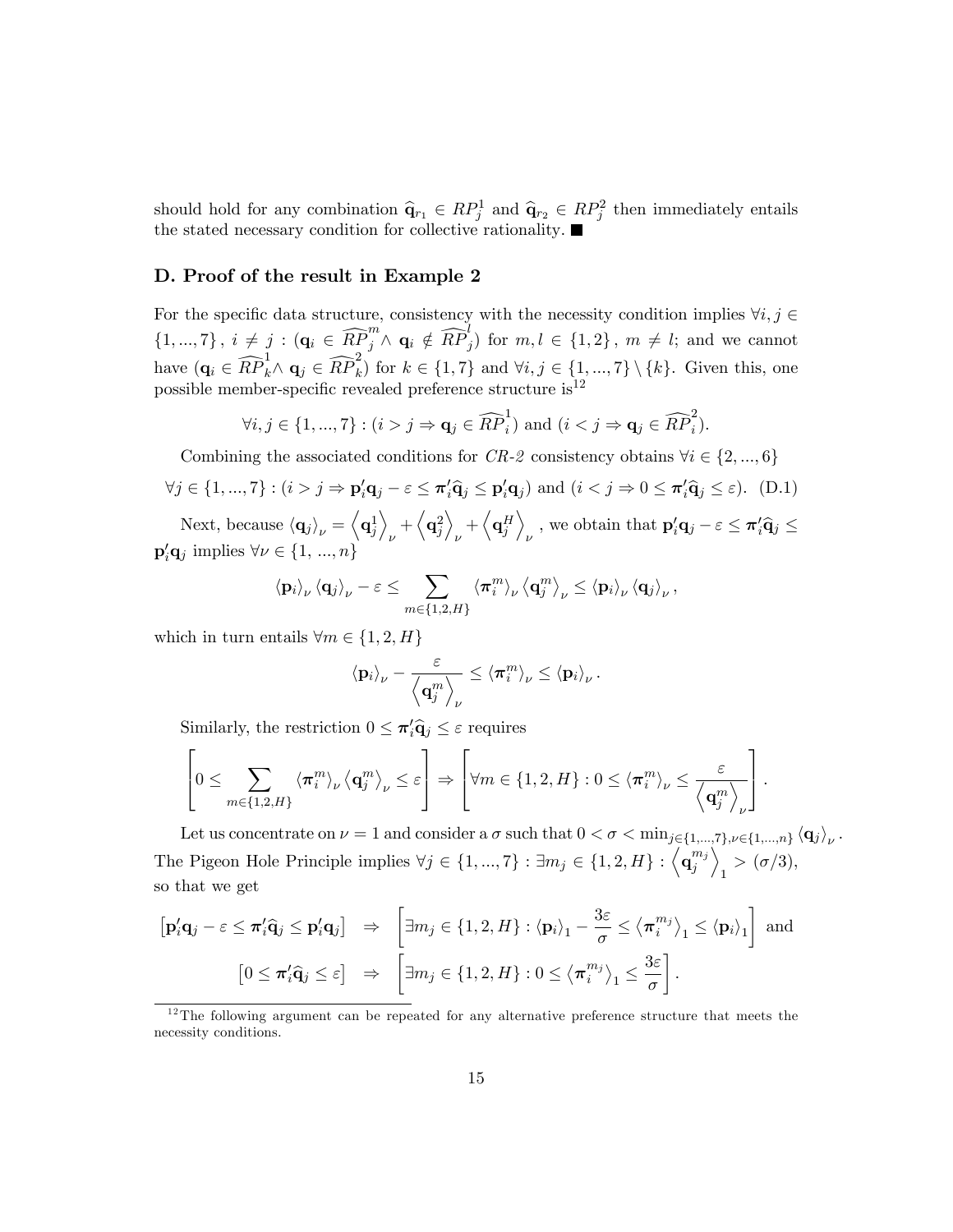Remark that  $\frac{\min_{j,\nu} \langle \mathbf{p}_j \rangle_{\nu} \min_{j,\nu} \langle \mathbf{q}_j \rangle_{\nu}}{6} > \varepsilon$  implies  $\langle \mathbf{p}_i \rangle_1 - \frac{3\varepsilon}{\sigma} > \frac{3\varepsilon}{\sigma}$  $\frac{3\varepsilon}{\sigma}$ . Using this, the preference structure in  $(D.1)$  obtains  $\forall i \in \{2, ..., 6\}$ 

$$
\forall j_1, j_2 \in \{1, ..., 7\} : (i > j_1 \land i < j_2 \Rightarrow m_{j_1} \neq m_{j_2});
$$
\n(D.2)

the reasoning is that  $(i > j_1 \Rightarrow \langle \mathbf{p}_i \rangle_1 - \frac{3\varepsilon}{\sigma} \leq$  $\left\langle \boldsymbol{\pi}_{i}^{m_{j_1}} \right\rangle$  $\overline{\phantom{0}}$  $\mathbf{1} \leq \langle \mathbf{p}_i \rangle_1$  and  $(i < j_2 \Rightarrow 0 \leq$  $\left\langle \boldsymbol{\pi}_{i}^{m_{j_{2}}}\right.$  $\setminus$  $\frac{3\varepsilon}{\sigma}$  $\frac{\partial \varepsilon}{\partial \sigma}$ , which excludes  $m_{j_1} = m_{j_2}$ . Impossibility of a CR-2 follows as (D.2) implies  $m_{j_1} \neq m_{j_2}$  for all  $j_1, j_2 \in \{1, 3, 5, 7\}$ ,  $j_1 \neq j_2$ ; and this contradicts  $m_j \in \{1, 2, H\}$  $\forall j \in \{1, ..., 7\}$ .

## E. Proof of Proposition 4

Suppose that there exists a collection of observable revealed preferred sets  $\widehat{RP}_j^m$   $(m=1,2)$  ,  $j \in \{1, ..., T\}$  that satisfies the sufficiency condition in Proposition 4. Given this, we can construct a partitioning  $\hat{N}_1, \hat{N}_2$  ( $\hat{N}_1 \cup \hat{N}_2 = \{1, ..., T\}$ ;  $\hat{N}_1 \cap \hat{N}_2 = \emptyset$ ) with associated personalized prices and quantities that meet the conditions for a CR-2 of the data. Specifically, we define  $j \in N_1 \Rightarrow j \in \hat{N}_1$  and  $j \in \hat{N}_2$  in the other case (which implies  $j \in N_2$ ; and we use the personalized price-quantity specifications

$$
\begin{array}{lll}\n\widehat{\mathbf{q}}_i & = & \left( \begin{array}{cc} (\mathbf{q}_i)' & (\mathbf{0}^n)' & (\mathbf{0}^n)' \end{array} \right)' \text{ for } i \in \widehat{N}_1, \ \widehat{\mathbf{q}}_i = \left( \begin{array}{cc} (\mathbf{0}^n)' & (\mathbf{q}_i)' & (\mathbf{0}^n)' \end{array} \right)' \text{ for } i \in \widehat{N}_2, \\
\pi_i & = & \left( \begin{array}{cc} (\mathbf{p}_i)' & (\mathbf{0}^n)' & (\mathbf{0}^n)' \end{array} \right)' \text{ for } i \in \{1, \ldots, T\}.\n\end{array}
$$

We next establish that this price-quantity allocation satisfies conditions (i) in Proposition  $1<sup>13</sup>$ 

For the sake of brevity, we restrict attention to the first household member; but a directly analogous reasoning applies to the second household member. The GARP requirement states that  $\pi'_i \hat{q}_i \geq \pi'_i \hat{q}_k, ..., \pi'_y \hat{q}_y \geq \pi'_y \hat{q}_j$  (for some sequence of household observations  $(k, ..., y)$  implies  $\pi'_j \hat{q}_j \leq \pi'_j \hat{q}_i$ . As a preliminary step, we note that under the above specification  $\forall \pi \in \mathbb{R}^{3n}_+$ :  $\pi' \hat{\mathbf{q}}_z = 0$  if  $z \in \hat{N}_2$ . This makes that the only interesting case is i, j, k, ...,  $y \in N_1$ . Hence, obtaining  $\pi'_i \hat{q}_i \geq \pi'_i \hat{q}_k$ , ...,  $\pi'_y \hat{q}_y \geq \pi'_y \hat{q}_j \Rightarrow$  $\pi'_j\widehat{\mathbf{q}}_j \leq \pi'_j\widehat{\mathbf{q}}_i$  boils down to verifying  $\mathbf{p}'_i\mathbf{q}_i \geq \mathbf{p}'_i\mathbf{q}_k, ..., \mathbf{p}'_y\mathbf{q}_y \geq \mathbf{p}'_y\mathbf{q}_j \Rightarrow \mathbf{p}'_j\mathbf{q}_j \leq \mathbf{p}'_j\mathbf{q}_i$  for any possible sequence of observations  $(i, k, ..., y, j)$  with  $i, j, k, ..., y \in \widehat{N}_1$ .

Using that  $\forall k_1, k_2 \in \hat{N}_1 : \mathbf{p}'_{k_1} \mathbf{q}_{k_1} \geq \mathbf{p}'_{k_1} \mathbf{q}_{k_2} \Rightarrow \mathbf{q}_{k_1} \in \widehat{DRP}_{k_2}^1$  (for  $k_1, k_2 \in \hat{N}_1$ follows from  $k_1, k_2 \in N_1$ ), we have  $\mathbf{p}_i' \mathbf{q}_i \ge \mathbf{p}_i' \mathbf{q}_k$ , ...,  $\mathbf{p}_y' \mathbf{q}_y \ge \mathbf{p}_y' \mathbf{q}_j \Rightarrow \mathbf{q}_i \in \widehat{DRP}_k^1$ ,  $..., \mathbf{q}_y \in \widehat{DRP}_j^1$ , which in turn implies  $\mathbf{q}_i \in \widehat{RP}_j^1$ ; see the transitivity property (ii) in Definition 6. The sufficiency condition consequently guarantees  $\mathbf{p}'_j \mathbf{q}_j \leq \mathbf{p}'_j \mathbf{q}_i$ , i.e. the  $GARP$  requirement for the first household member is met.

 $13$ The following proof does not explicitly use the properties (iii) and (iv) in Definition 6. These properties are implied by the closing sufficient condition in Proposition 4.